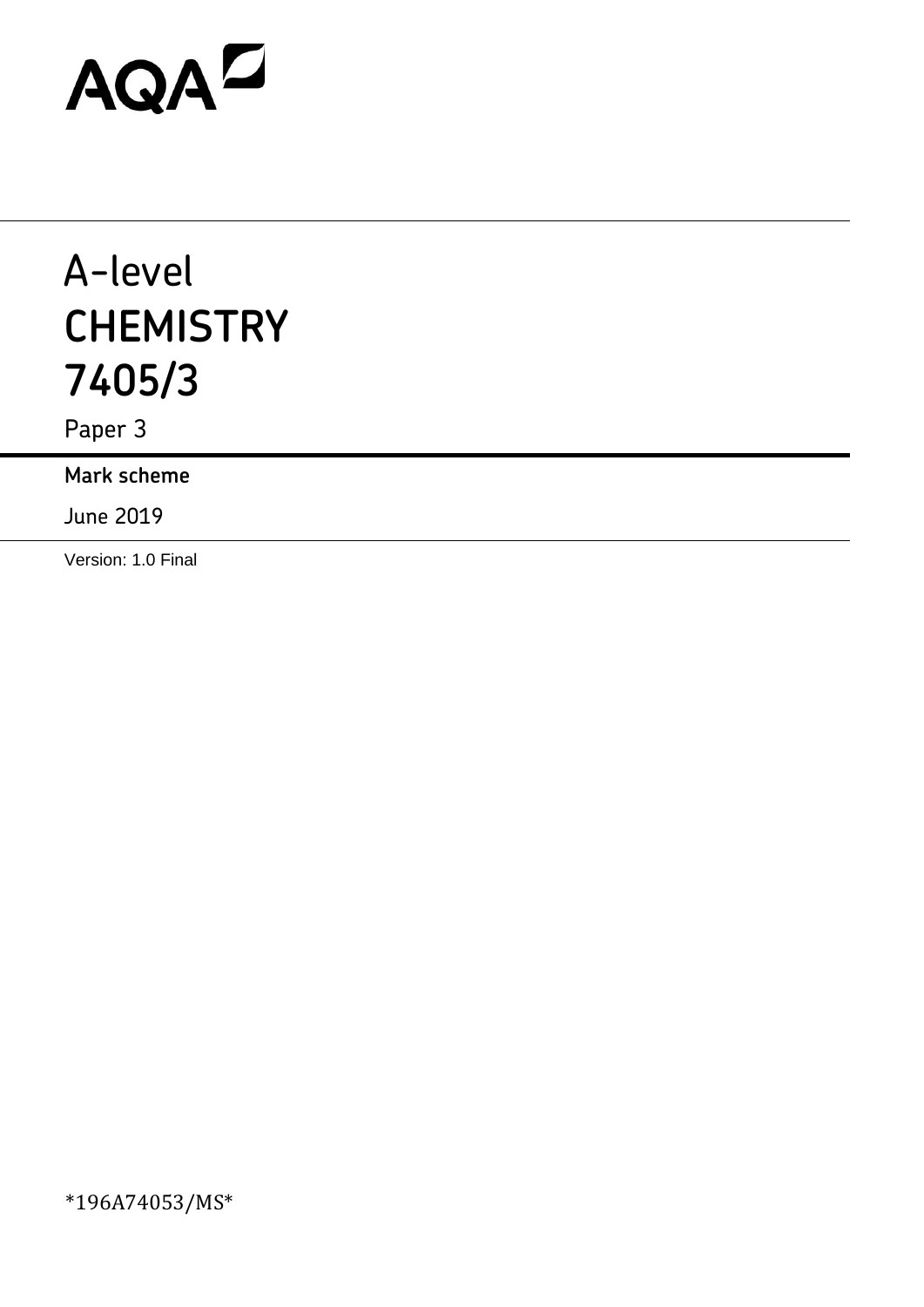Mark schemes are prepared by the Lead Assessment Writer and considered, together with the relevant questions, by a panel of subject teachers. This mark scheme includes any amendments made at the standardisation events which all associates participate in and is the scheme which was used by them in this examination. The standardisation process ensures that the mark scheme covers the students' responses to questions and that every associate understands and applies it in the same correct way. As preparation for standardisation each associate analyses a number of students' scripts. Alternative answers not already covered by the mark scheme are discussed and legislated for. If, after the standardisation process, associates encounter unusual answers which have not been raised they are required to refer these to the Lead Assessment Writer.

It must be stressed that a mark scheme is a working document, in many cases further developed and expanded on the basis of students' reactions to a particular paper. Assumptions about future mark schemes on the basis of one year's document should be avoided; whilst the guiding principles of assessment remain constant, details will change, depending on the content of a particular examination paper.

Further copies of this mark scheme are available from aqa.org.uk

Copyright © 2019 AQA and its licensors. All rights reserved.

AQA retains the copyright on all its publications. However, registered schools/colleges for AQA are permitted to copy material from this booklet for their own internal use, with the following important exception: AQA cannot give permission to schools/colleges to photocopy any material that is acknowledged to a third party even for internal use within the centre.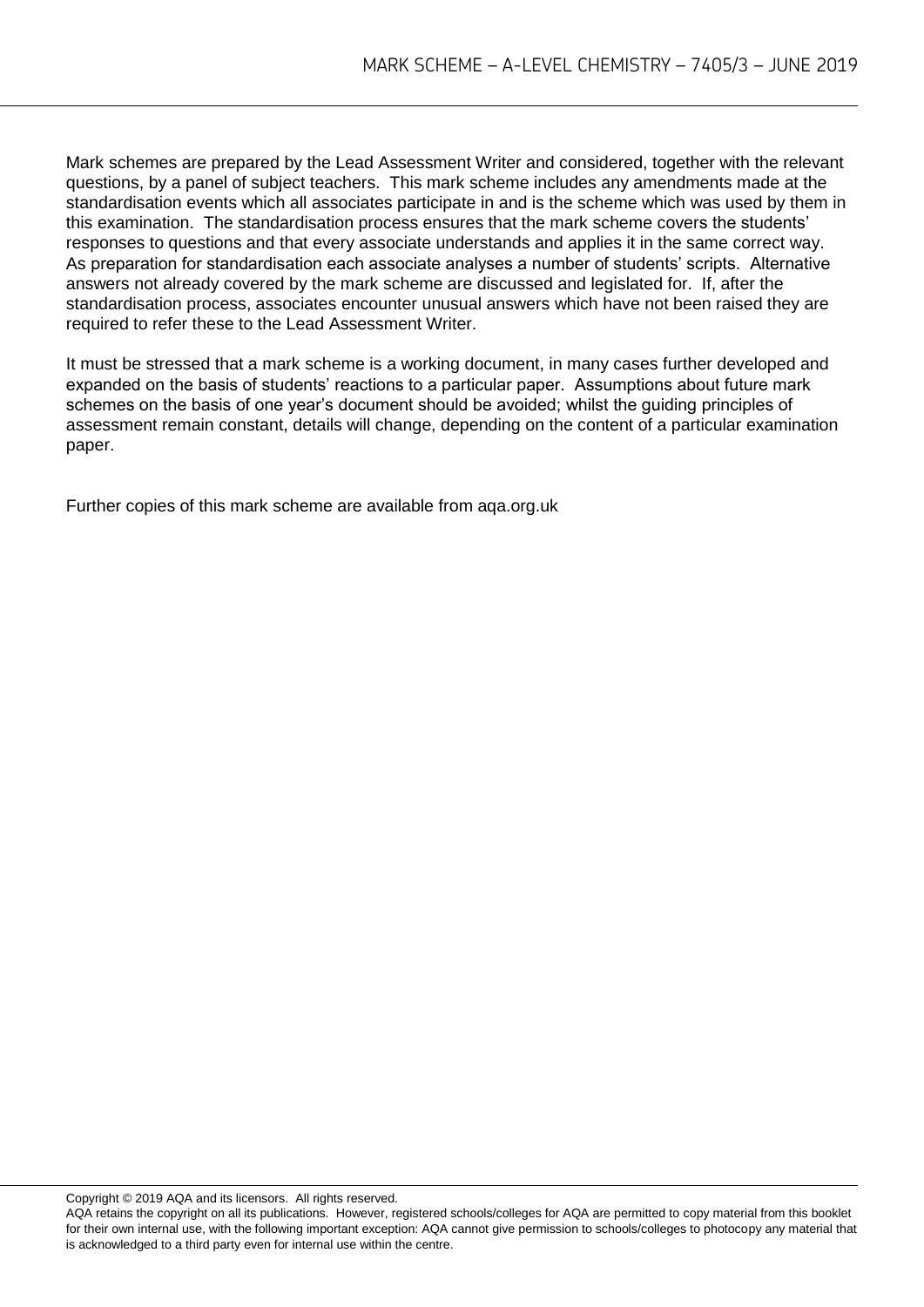# **AS and A-Level Chemistry Mark Scheme Instructions for Examiners**

#### **1. General**

The mark scheme for each question shows:

- the marks available for each part of the question
- the total marks available for the question
- the typical answer or answers which are expected
- extra information to help the examiner make his or her judgement and help to delineate what is acceptable or not worthy of credit or, in discursive answers, to give an overview of the area in which a mark or marks may be awarded.

The extra information in the 'Comments' column is aligned to the appropriate answer in the lefthand part of the mark scheme and should only be applied to that item in the mark scheme.

You should mark according to the contents of the mark scheme. If you are in any doubt about applying the mark scheme to a particular response, consult your Team Leader.

At the beginning of a part of a question a reminder may be given, for example: where consequential marking needs to be considered in a calculation; or the answer may be on the diagram or at a different place on the script.

In general the right-hand side of the mark scheme is there to provide those extra details which might confuse the main part of the mark scheme yet may be helpful in ensuring that marking is straightforward and consistent.

The use of M1, M2, M3 etc in the right-hand column refers to the marking points in the order in which they appear in the mark scheme. So, M1 refers to the first marking point, M2 the second marking point etc.

### **2. Emboldening**

- **2.1** In a list of acceptable answers where more than one mark is available 'any **two** from' is used, with the number of marks emboldened. Each of the following bullet points is a potential mark.
- **2.2** A bold **and** is used to indicate that both parts of the answer are required to award the mark.
- **2.3** Alternative answers acceptable for a mark are indicated by the use of **OR**. Different terms in the mark scheme are shown by a / ; eg allow smooth / free movement.

#### **3. Marking points**

#### **3.1 Marking of lists**

This applies to questions requiring a set number of responses, but for which students have provided extra responses. The general 'List' principle to be followed in such a situation is that 'right + wrong = wrong'.

Each error / contradiction negates each correct response. So, if the number of error / contradictions equals or exceeds the number of marks available for the question, no marks can be awarded.

However, responses considered to be neutral (often prefaced by 'Ignore' in the mark scheme) are not penalised.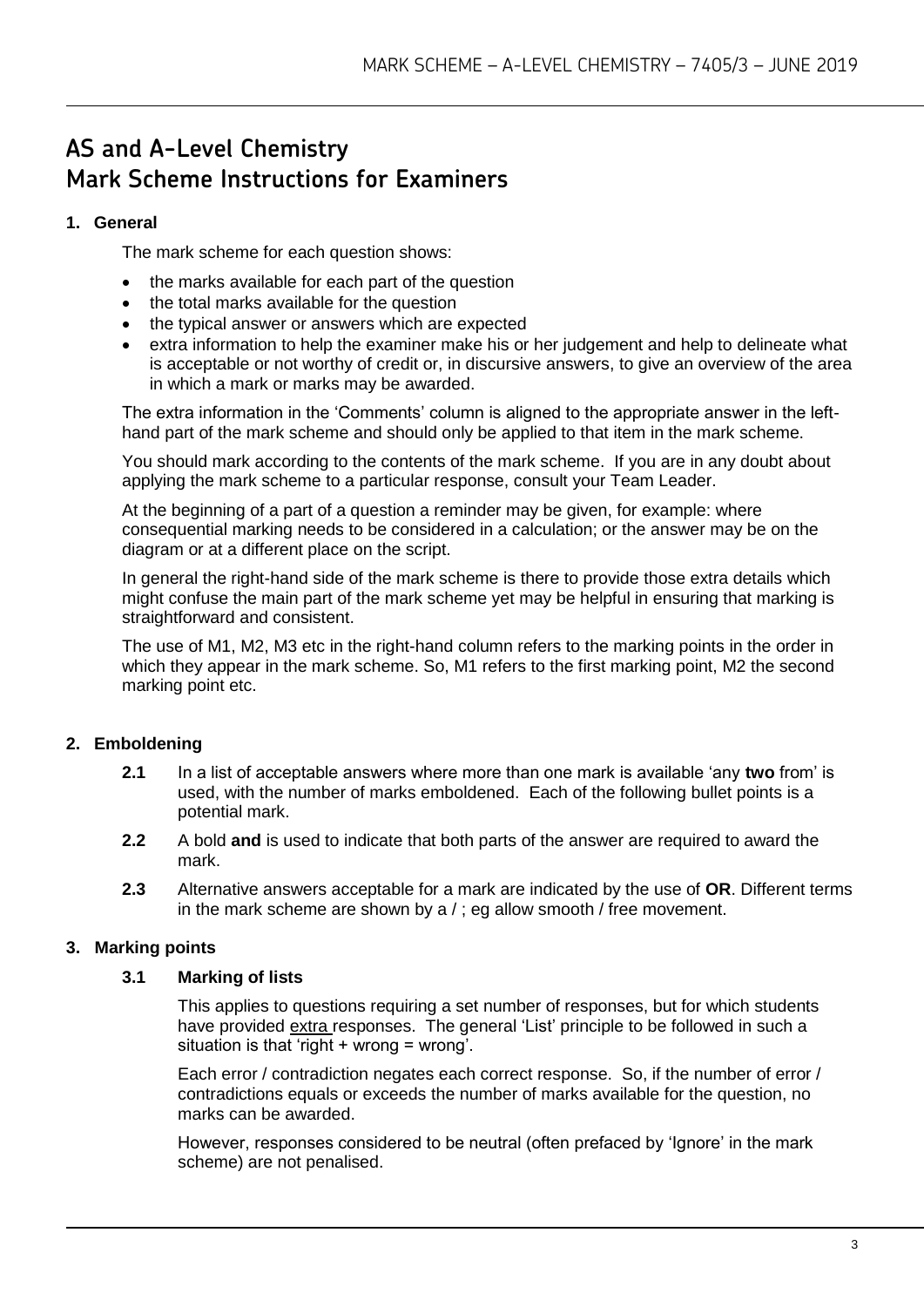| Correct<br>answers | Incorrect<br>answers (i.e.<br>incorrect rather<br>than neutral) | Mark $(2)$     | Comment                                                                                                           |
|--------------------|-----------------------------------------------------------------|----------------|-------------------------------------------------------------------------------------------------------------------|
|                    | 0                                                               |                |                                                                                                                   |
|                    |                                                                 |                | They have not exceeded the maximum<br>number of responses so there is no penalty.                                 |
|                    | $\mathfrak{p}$                                                  | 0              | They have exceeded the maximum number<br>of responses so the extra incorrect<br>response cancels the correct one. |
| $\overline{2}$     | 0                                                               | 2              |                                                                                                                   |
| 2                  |                                                                 |                |                                                                                                                   |
| 2                  | $\mathcal{P}$                                                   | 0              |                                                                                                                   |
| 3                  | 0                                                               | $\overline{2}$ | The maximum mark is 2                                                                                             |
| 3                  |                                                                 |                | The incorrect response cancels out one of<br>the two correct responses that gained<br>credit.                     |
| 3                  | 2                                                               | U              | Two incorrect responses cancel out the two<br>marks gained.                                                       |
| 3                  | 3                                                               | O              |                                                                                                                   |

For example, in a question requiring 2 answers for 2 marks:

#### **3.2 Marking procedure for calculations**

Full marks should be awarded for a correct numerical answer, without any working shown, unless the question states 'Show your working' or 'justify your answer'. In this case, the mark scheme will clearly indicate what is required to gain full credit.

If an answer to a calculation is incorrect and working is shown, process mark(s) can usually be gained by correct substitution / working and this is shown in the 'Comments' column or by each stage of a longer calculation.

#### **3.3 Errors carried forward, consequential marking and arithmetic errors**

Allowances for errors carried forward are most likely to be restricted to calculation questions and should be shown by the abbreviation ECF or consequential in the marking scheme.

An arithmetic error should be penalised for one mark only unless otherwise amplified in the marking scheme. Arithmetic errors may arise from a slip in a calculation or from an incorrect transfer of a numerical value from data given in a question.

#### **3.4 Equations**

In questions requiring students to write equations, state symbols are generally ignored unless otherwise stated in the 'Comments' column.

Examiners should also credit correct equations using multiples and fractions unless otherwise stated in the 'Comments' column.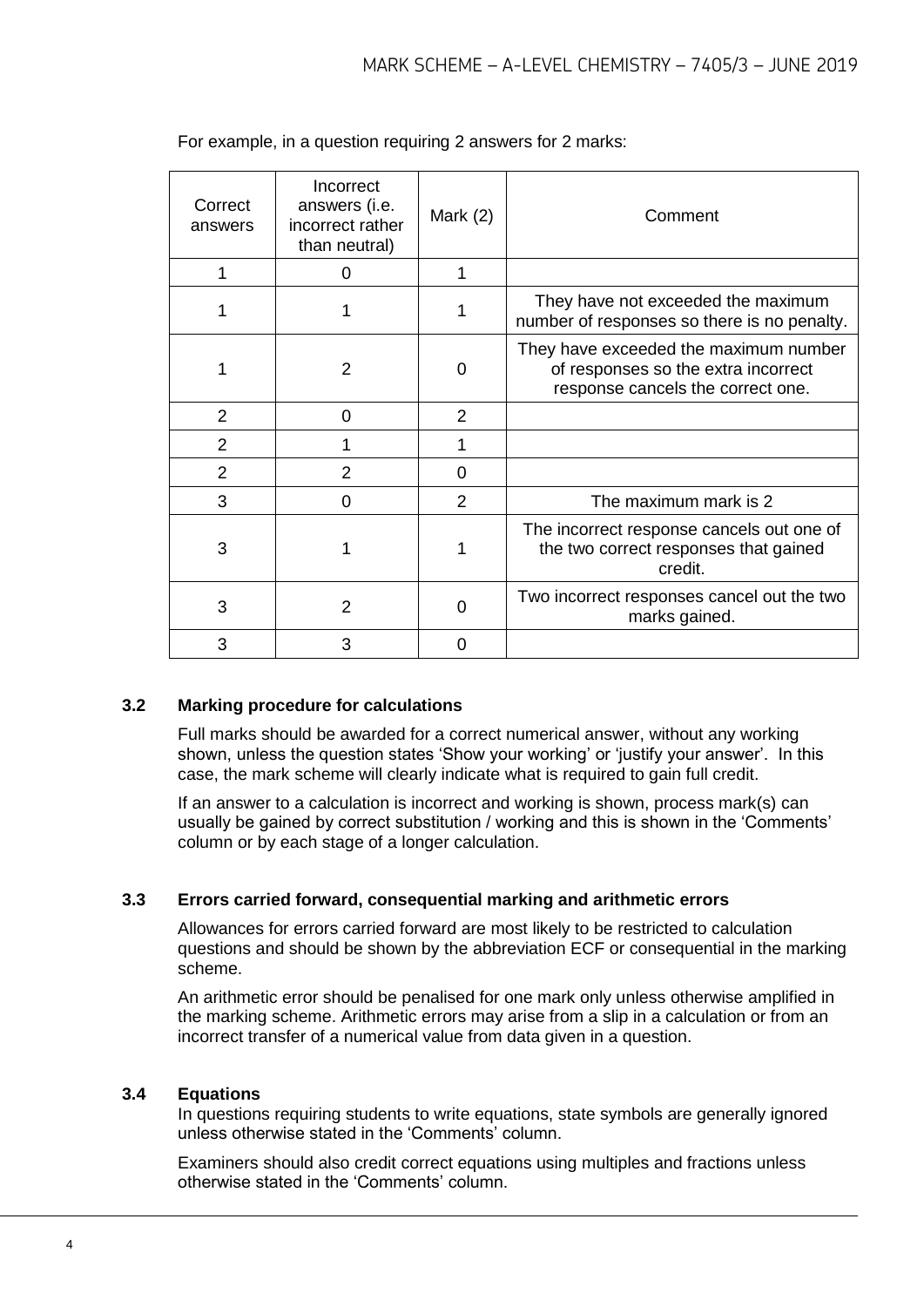#### **3.5 Oxidation states**

In general, the sign for an oxidation state will be assumed to be positive unless specifically shown to be negative.

#### **3.6 Interpretation of 'it'**

Answers using the word 'it' should be given credit only if it is clear that the 'it' refers to the correct subject.

#### **3.7 Phonetic spelling**

The phonetic spelling of correct scientific terminology should be credited **unless** there is a possible confusion with another technical term or if the question requires correct IUPAC nomenclature.

#### **3.8 Brackets**

(…..) are used to indicate information which is not essential for the mark to be awarded but is included to help the examiner identify the sense of the answer required.

#### **3.9 Ignore / Insufficient / Do not allow**

Ignore or insufficient is used when the information given is irrelevant to the question or not enough to gain the marking point. Any further correct amplification could gain the marking point.

Do **not** allow means that this is a wrong answer which, even if the correct answer is given, will still mean that the mark is not awarded.

#### **3.10 Marking crossed out work**

Crossed out work that **has not been** replaced should be marked as if it were not crossed out, if possible. Where crossed out work **has been** replaced, the replacement work and not the crossed out work should be marked.

#### **3.11 Reagents**

The command word "Identify", allows the student to choose to use **either** the name or the formula of a reagent in their answer. In some circumstances, the list principle may apply when both the name and the formula are used. Specific details will be given in mark schemes.

The guiding principle is that a reagent is a chemical which can be taken out of a bottle or container. Failure to identify complete reagents **will be penalised**, but follow-on marks (e.g. for a subsequent equation or observation) can be scored from an incorrect attempt (possibly an incomplete reagent) at the correct reagent. Specific details will be given in mark schemes.

For example, **no credit** would be given for

- the cyanide ion or CN<sup>-</sup> when the reagent should be potassium cyanide or KCN;
- the hydroxide ion or OH<sup>-</sup> when the reagent should be sodium hydroxide or NaOH;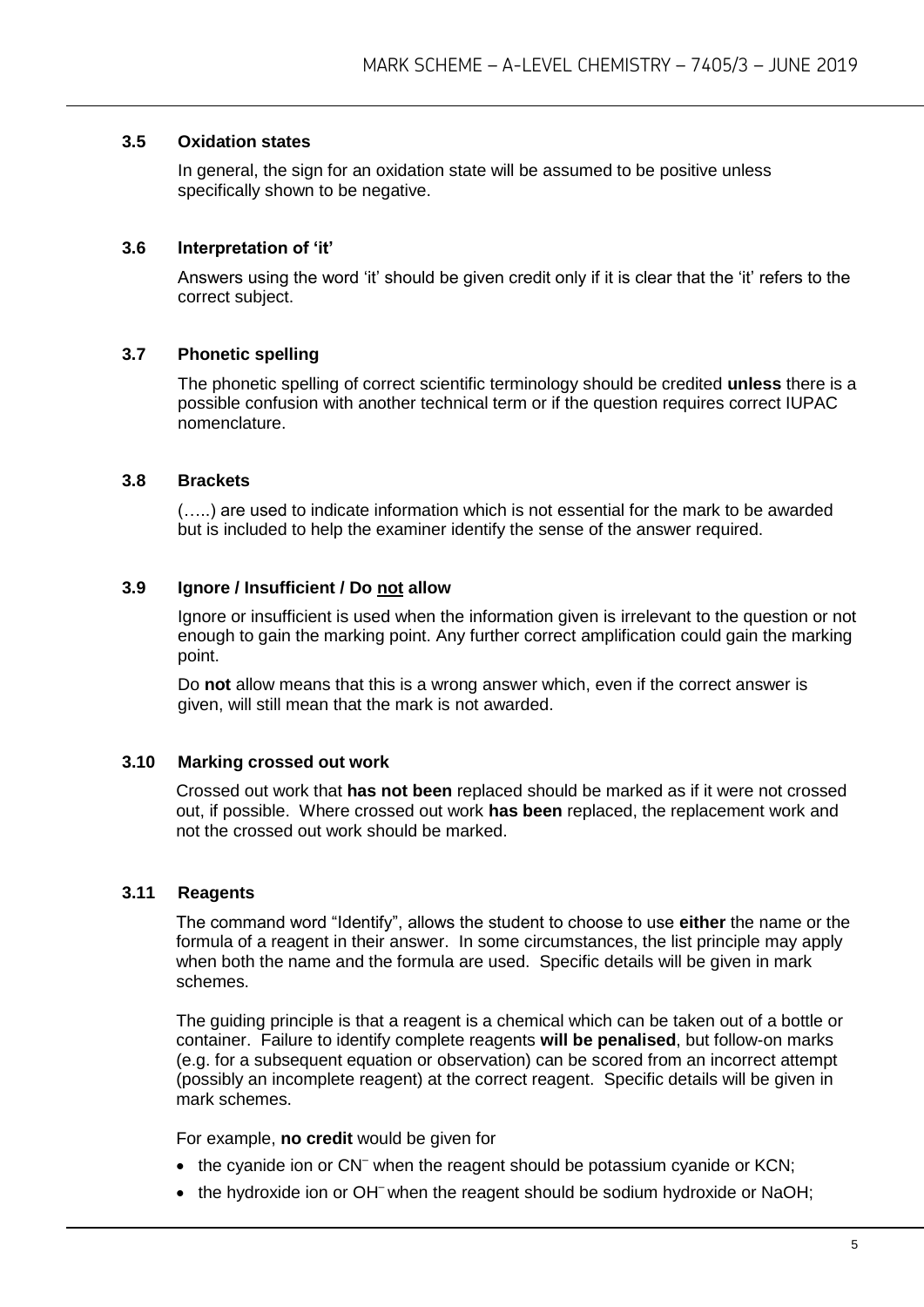• the Ag(NH<sub>3</sub>)<sub>2</sub><sup>+</sup> ion when the reagent should be Tollens' reagent (or ammoniacal silver nitrate). In this example, no credit is given for the ion, but credit could be given for a correct observation following on from the use of the ion. Specific details will be given in mark schemes.

In the event that a student provides, for example, **both** KCN and cyanide ion, it would be usual to ignore the reference to the cyanide ion (because this is not contradictory) and credit the KCN. Specific details will be given in mark schemes.

#### **3.12 Organic structures**

Where students are asked to draw organic structures, unless a specific type is required in the question and stated in the mark scheme, these may be given as displayed, structural or skeletal formulas or a combination of all three as long as the result is unambiguous.

In general

- Displayed formulae must show all of the bonds and all of the atoms in the molecule, but need not show correct bond angles.
- Skeletal formulae must show carbon atoms by an angle or suitable intersection in the skeleton chain. Functional groups must be shown and it is essential that all atoms other than C atoms are shown in these (except H atoms in the functional groups of aldehydes, secondary amines and N-substituted amides which do not need to be shown).
- Structures must not be ambiguous, e.g. 1-bromopropane should be shown as  $CH<sub>3</sub>CH<sub>2</sub>CH<sub>2</sub>Br$  and not as the molecular formula  $C<sub>3</sub>H<sub>7</sub>Br$  which could also represent the isomeric 2-bromopropane.
- Bonds should be drawn correctly between the relevant atoms. This principle applies in all cases where the attached functional group contains a carbon atom, e.g nitrile, carboxylic acid, aldehyde and acid chloride. The carbon-carbon bond should be clearly shown. Wrongly bonded atoms will be penalised **on every occasion**. (see the examples below)
- The same principle should also be applied to the structure of alcohols. For example, if students show the alcohol functional group as C ─ HO, they should be penalised **on every occasion**.
- Latitude should be given to the representation of  $C C$  bonds in alkyl groups, given that  $CH_{3}$ — is considered to be interchangeable with  $H_3C$ — even though the latter would be preferred.
- Similar latitude should be given to the representation of amines where NH<sub>2</sub>— C will be allowed, although  $H_2N-C$  would be preferred.
- Poor presentation of vertical C ─ CH<sup>3</sup> bonds or vertical C ─ NH<sup>2</sup> bonds should **not** be penalised. For other functional groups, such as  $-$  OH and  $-$  CN, the limit of tolerance is the half-way position between the vertical bond and the relevant atoms in the attached group.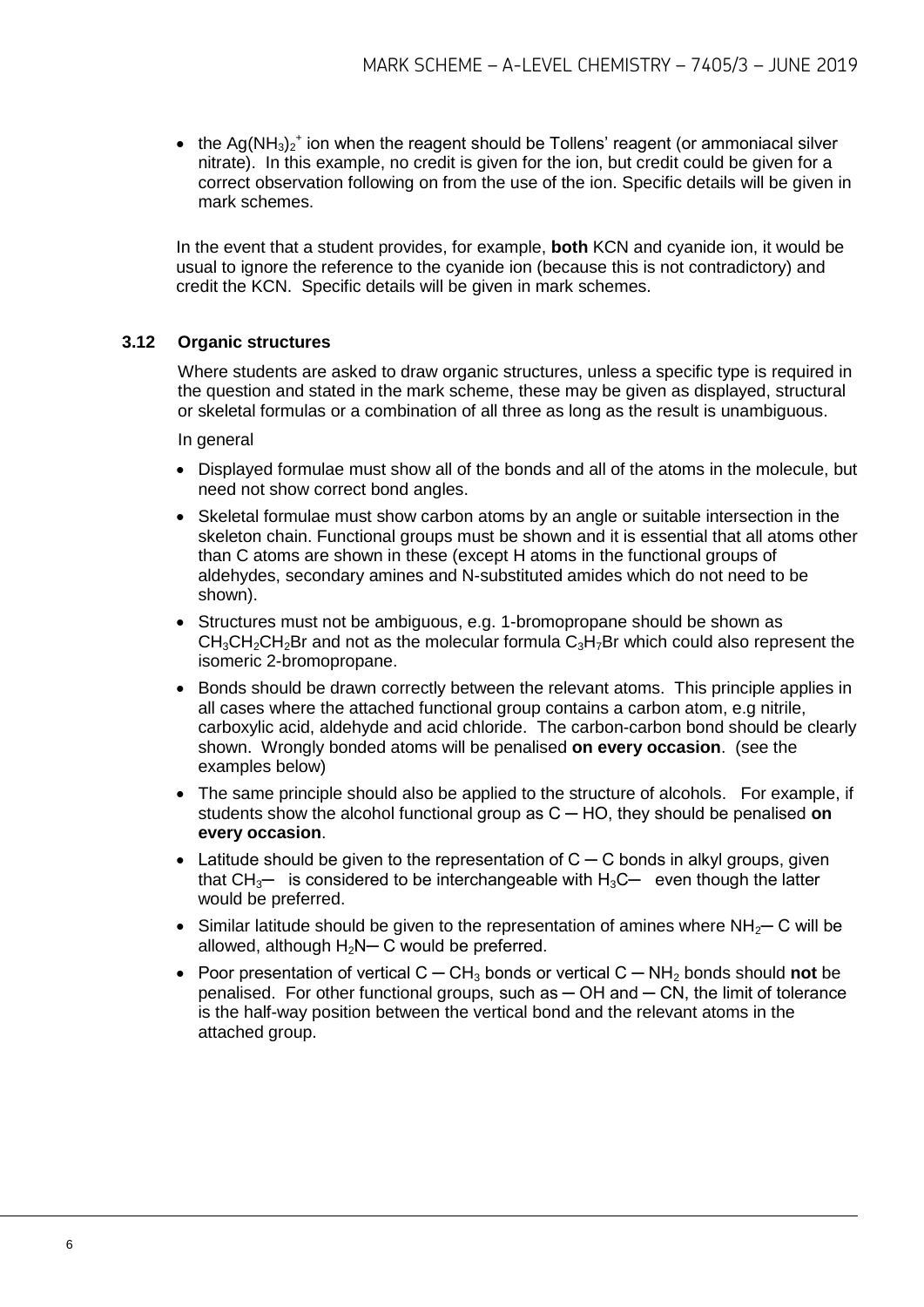$CH<sub>3</sub>$  $CH<sub>3</sub>$ C  $CH<sub>3</sub>CH<sub>2</sub>$  $OH$ OH **allowed allowed** not allowed not allowed not allowed NH<sup>2</sup> C <sup>C</sup>  $N$ H<sub>2</sub>  $NH<sub>2</sub>$ NH<sub>2</sub>  $NO<sub>2</sub>$ **allowed allowed allowed allowed** not allowed cn—ç— —ç CN **COOH COOH** C COOH not allowed not allowed not allowed not allowed not allowed **CHO CHO** C **CHO** COCL coci not allowed not allowed not allowed not allowed not allowed

By way of illustration, the following would apply.

- Representation of  $CH<sub>2</sub>$  by C-H<sub>2</sub> will be penalised
- Some examples are given here of **structures** for specific compounds that should **not** gain credit (but, exceptions may be made in the context of balancing equations)

| CH <sub>3</sub> COH                | for | ethanal |
|------------------------------------|-----|---------|
| CH <sub>3</sub> CH <sub>2</sub> HO | for | ethanol |
| OHCH <sub>2</sub> CH <sub>3</sub>  | for | ethanol |
| $C_2H_6O$                          | for | ethanol |
| CH <sub>2</sub> CH <sub>2</sub>    | for | ethene  |
| CH <sub>2</sub> .CH <sub>2</sub>   | for | ethene  |
| CH <sub>2</sub> :CH <sub>2</sub>   | for | ethene  |

 Each of the following **should gain credit** as alternatives to correct representations of the structures.

| $CH2 = CH2$                      | for   | ethene, $H_2C = CH_2$         |
|----------------------------------|-------|-------------------------------|
| $\mathsf{CH}_3\mathsf{CHOHCH}_3$ | tor – | propan-2-ol, $CH_3CH(OH)CH_3$ |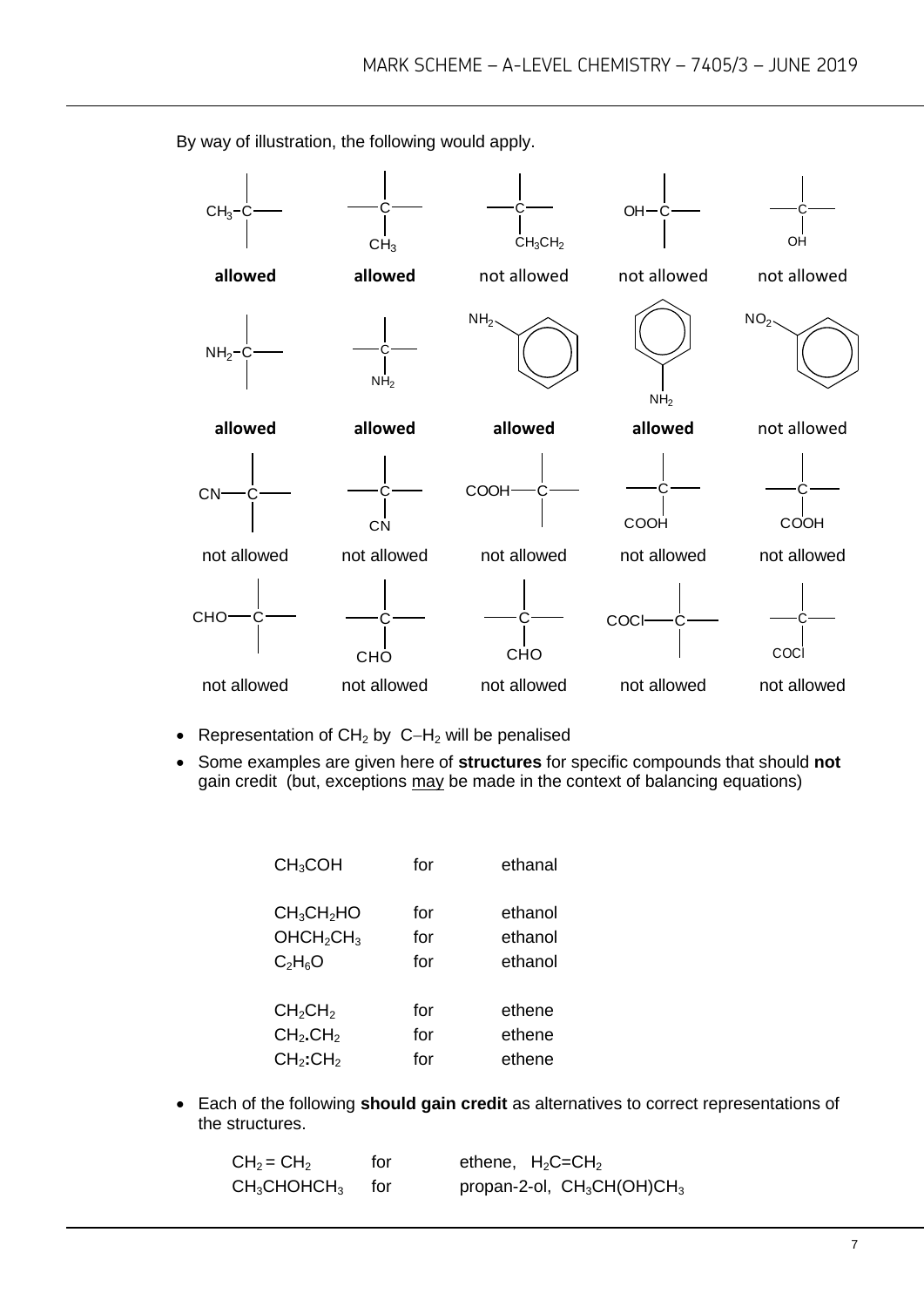- In most cases, the use of "sticks" to represent C ─ H bonds in a structure should **not** be penalised. The exceptions to this when "sticks" will be penalised include
	- structures in mechanisms where the  $C H$  bond is essential (e.g. elimination reactions in halogenoalkanes and alcohols)
	- when a displayed formula is required
	- when a skeletal structure is required or has been drawn by the candidate

#### **3.13 Organic names**

As a general principle, non-IUPAC names or incorrect spelling or incomplete names should **not** gain credit. Some illustrations are given here.

Unnecessary but not wrong numbers will **not** be penalised such as the number '2' in 2 methylpropane or the number '1' in 2-chlorobutan-1-oic acid.

| but-2-ol                | should be butan-2-ol                                        |
|-------------------------|-------------------------------------------------------------|
| 2-hydroxybutane         | should be butan-2-ol                                        |
| butane-2-ol             | should be butan-2-ol                                        |
| 2-butanol               | should be butan-2-ol                                        |
| ethan-1,2-diol          | should be ethane-1,2-diol                                   |
| 2-methpropan-2-ol       | should be 2-methylpropan-2-ol                               |
| 2-methylbutan-3-ol      | should be 3-methylbutan-2-ol                                |
| 3-methylpentan          | should be 3-methylpentane                                   |
| 3-mythylpentane         | should be 3-methylpentane                                   |
| 3-methypentane          | should be 3-methylpentane                                   |
| propanitrile            | should be propanenitrile                                    |
| aminethane              | should be ethylamine (although aminoethane can gain credit) |
| 2-methyl-3-bromobutane  | should be 2-bromo-3-methylbutane                            |
| 3-bromo-2-methylbutane  | should be 2-bromo-3-methylbutane                            |
| 3-methyl-2-bromobutane  | should be 2-bromo-3-methylbutane                            |
| 2-methylbut-3-ene       | should be 3-methylbut-1-ene                                 |
| difluorodichloromethane | should be dichlorodifluoromethane                           |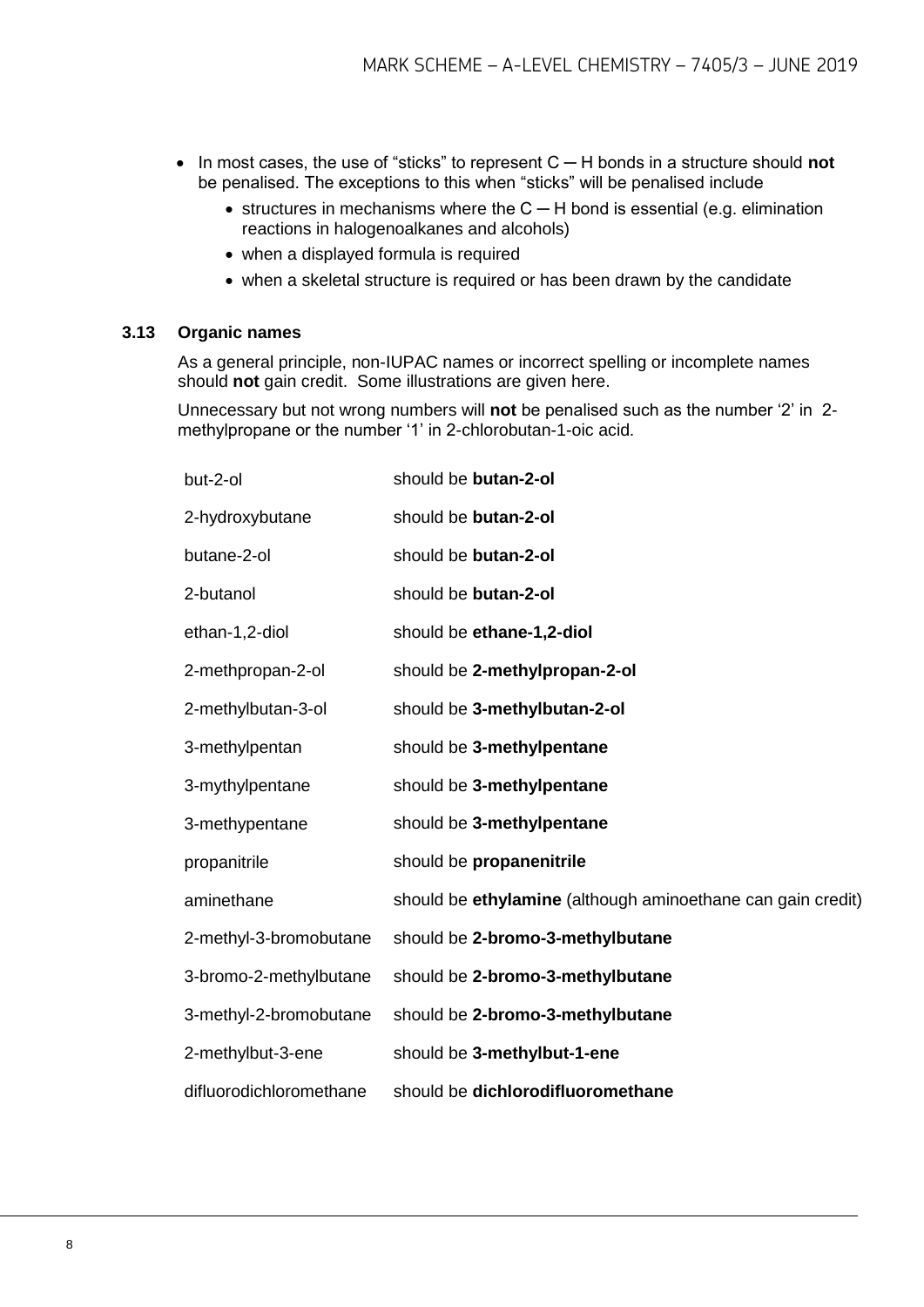#### **3.14 Organic reaction mechanisms**

Curly arrows should originate either from a lone pair of electrons or from a bond.

**The following representations** should not gain credit **and will be penalised each time**  within a clip.



For example, the following would score zero marks



When the curly arrow is showing the formation of a bond to an atom, the arrow can go directly to the relevant atom, alongside the relevant atom or **more than half-way** towards the relevant atom.

In free-radical substitution

- the absence of a radical dot should be penalised **once only** within a clip.
- the use of half-headed arrows is not required, but the use of double-headed arrows or the incorrect use of half-headed arrows in free-radical mechanisms should be penalised **once only** within a clip

The correct use of skeletal formulae in mechanisms is acceptable, but where a C-H bond breaks, both the bond and the H must be drawn to gain credit.

#### **3.15 Extended responses**

#### **For questions marked using a 'Levels of Response' mark scheme:**

Level of response mark schemes are broken down into three levels, each of which has a descriptor. Each descriptor contains two statements. The first statement is the Chemistry content statement and the second statement is the communication statement.

#### **Determining a level**

Start at the lowest level of the mark scheme and use it as a ladder to see whether the answer meets the Chemistry content descriptor for that level. The descriptor for the level indicates the qualities that might be seen in the student's answer for that level. If it meets the lowest level, then go to the next one and decide if it meets this level, and so on, until you have a match between the level descriptor and the answer.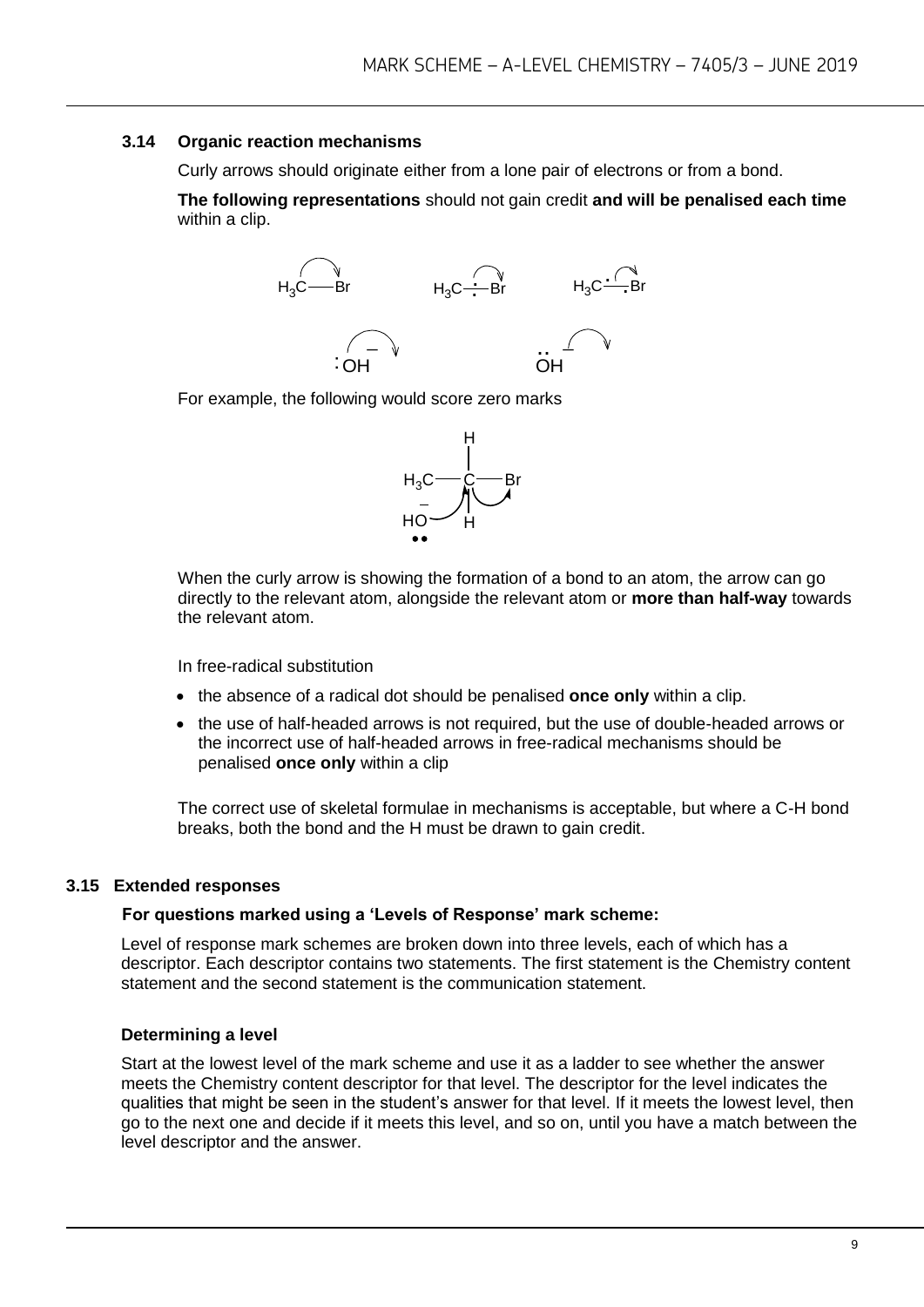When assigning a level you should look at the overall quality of the answer and not look to pick holes in small and specific parts of the answer where the student has not performed quite as well as the rest. If the answer covers different aspects of different levels of the mark scheme you should use a best fit approach for defining the level.

Once the level has been decided, the mark within the level is determined by the communication statement:

• If the answer completely matches the communication descriptor, award the higher mark within the level.

• If the answer does not completely match the communication descriptor, award the lower mark within the level.

The exemplar materials used during standardisation will help you to determine the appropriate level. There will be an exemplar in the standardising materials which will correspond with each level of the mark scheme and for each mark within each level. This answer will have been awarded a mark by the Lead Examiner. You can compare the student's answer with the exemplar to determine if it is the same standard, better or worse than the example. You can then use this to allocate a mark for the answer based on the Lead Examiner's mark on the exemplar.

You may well need to read back through the answer as you apply the mark scheme to clarify points and assure yourself that the level and the mark are appropriate.

Indicative content in the mark scheme is provided as a guide for examiners. It is not intended to be exhaustive and you must credit other chemically valid points. Students may not have to cover all of the points mentioned in the indicative content to reach the highest level of the mark scheme. The mark scheme will state how much chemical content is required for the highest level.

An answer which contains nothing of relevance to the question must be awarded no marks.

#### **For other extended response answers:**

Where a mark scheme includes linkage words (such as 'therefore', 'so', 'because' etc), these are optional. However, a student's marks for the question may be limited if they do not demonstrate the ability to construct and develop a sustained line of reasoning which is coherent, relevant, substantiated and logically structured. In particular answers in the form of bullet pointed lists may not be awarded full marks if there is no indication of logical flow between each point or if points are in an illogical order.

The mark schemes for some questions state that the maximum mark available for an extended response answer is limited if the answer is not coherent, relevant, substantiated and logically structured. During the standardisation process, the Lead Examiner will provide marked exemplar material to demonstrate answers which have not met these criteria. You should use these exemplars as a comparison when marking student answers.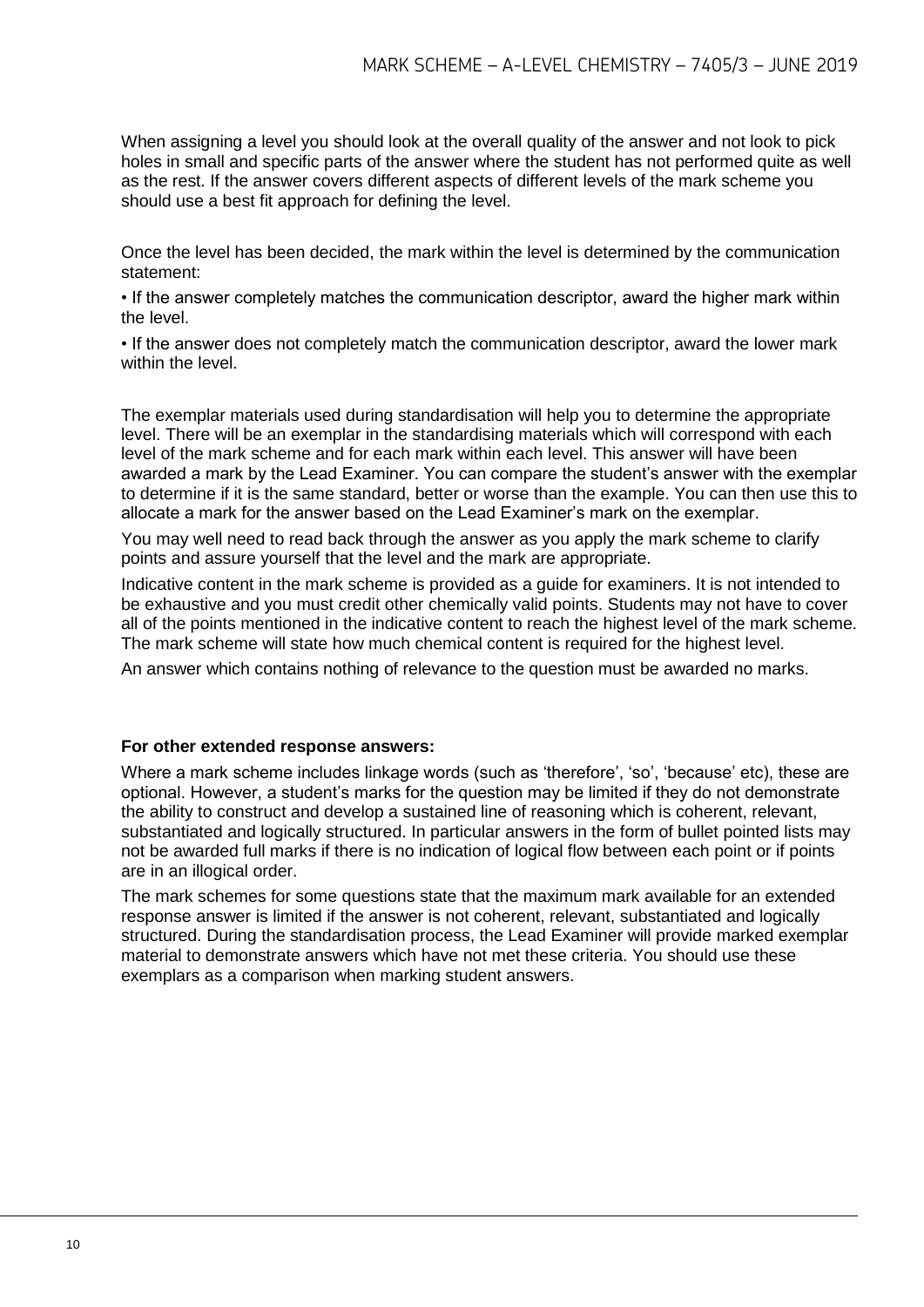| Question | <b>Answers</b>                                                                                                | <b>Additional Comments/Guidelines</b>                                                                                                                                                                                                                                                                                                                                                                                                                                                         | <b>Mark</b> |
|----------|---------------------------------------------------------------------------------------------------------------|-----------------------------------------------------------------------------------------------------------------------------------------------------------------------------------------------------------------------------------------------------------------------------------------------------------------------------------------------------------------------------------------------------------------------------------------------------------------------------------------------|-------------|
| 01.1     | $S_2O_3^{2-}$ + 2H <sup>+</sup> $\rightarrow$ SO <sub>2</sub> + S + H <sub>2</sub> O                          | ALLOW $S_2O_3^{2-}$ + 2H <sub>3</sub> O <sup>+</sup> $\rightarrow$ SO <sub>2</sub> + S + 3H <sub>2</sub> O<br>ALLOW $\frac{1}{2}S_2O_3^{2-}$ + H <sup>+</sup> $\rightarrow \frac{1}{2}SO_2 + \frac{1}{2}S + \frac{1}{2}H_2O$<br>ALLOW $\frac{1}{2}S_2O_3^{2-}$ + H <sub>3</sub> O <sup>+</sup> $\rightarrow$ 1/ <sub>2</sub> SO <sub>2</sub> + 1/ <sub>2</sub> H <sub>2</sub> O<br><b>IGNORE</b> state symbols<br>NOT multiples<br>NOT if any spectator ions included (unless crossed<br>out) |             |
| 01.2     | <b>M1</b><br>acid(ic) / acidity / produces $H^*$<br><b>M2</b> $SO_2 + H_2O \rightarrow H_2SO_3/H^+ + HSO_3^-$ | ALLOW low(ers) pH<br>M1<br><b>IGNORE</b> toxic / soluble<br>IGNORE sulfurous / sulfuric / $H_2SO_4$<br><b>IGNORE</b> rain<br>IGNORE proton donor (unless qualified, e.g.<br>reacts with water to form a proton donor)<br>NOT any other named acid<br><b>M2</b> ALLOW $SO_2 + H_2O \rightarrow 2H^+ + SO_3^{2-}$<br>ALLOW $SO_2 + 2H_2O \rightarrow H_3O^+ + HSO_3^-$<br>ALLOW $SO_2 + 3H_2O \rightarrow 2H_3O^+ + SO_3^{2-}$<br><b>ALLOW</b> multiples<br><b>IGNORE</b> state symbols         |             |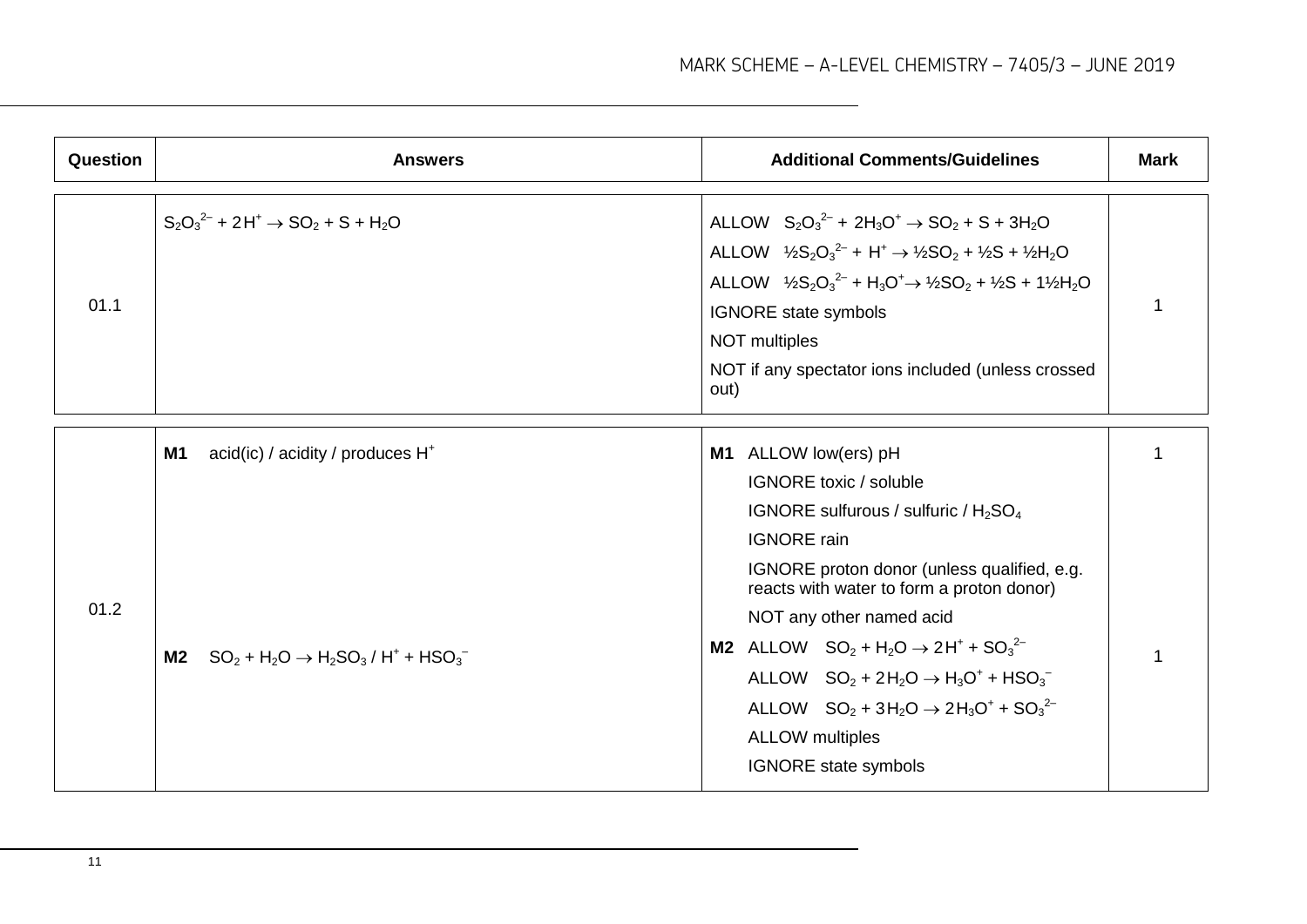|      | M1        | H<br>$+Q-H$                                                | M1 | bent shape and 2 lone pairs on O<br>ALLOW any suitable representation of lone<br>pairs (e.g. dots, crosses, lobes with/without<br>dots/crosses) |  |
|------|-----------|------------------------------------------------------------|----|-------------------------------------------------------------------------------------------------------------------------------------------------|--|
|      | <b>M2</b> | $104\frac{1}{2}$ °                                         | M2 | ALLOW 104-105°                                                                                                                                  |  |
|      | <b>M3</b> | lone pairs repel more (strongly) than bond(ing) pairs      | M3 | ALLOW non-bonding pair for lone pair                                                                                                            |  |
|      |           |                                                            |    | ALLOW covalent bond for bond(ing) pair                                                                                                          |  |
|      |           |                                                            |    | ALLOW shared pair for bond(ing) pair                                                                                                            |  |
| 01.3 |           |                                                            |    | ALLOW OH bond for bond(ing) pair                                                                                                                |  |
|      | M4        |                                                            |    | ALLOW bond for bond(ing) pair                                                                                                                   |  |
|      |           | so bond angle reduced from/less than 1091/2° / tetrahedral |    | NOT OH or O-H without the word bond for<br>bond(ing) pair                                                                                       |  |
|      |           |                                                            | M4 | ALLOW bond angle reduced from 120° if bent<br>with one lone pair in M1                                                                          |  |
|      |           |                                                            |    | ALLOW reduced from 109°                                                                                                                         |  |
|      |           |                                                            |    | ALLOW reduced by 2.5° per lone pair or 5° if<br>M <sub>2</sub> correct                                                                          |  |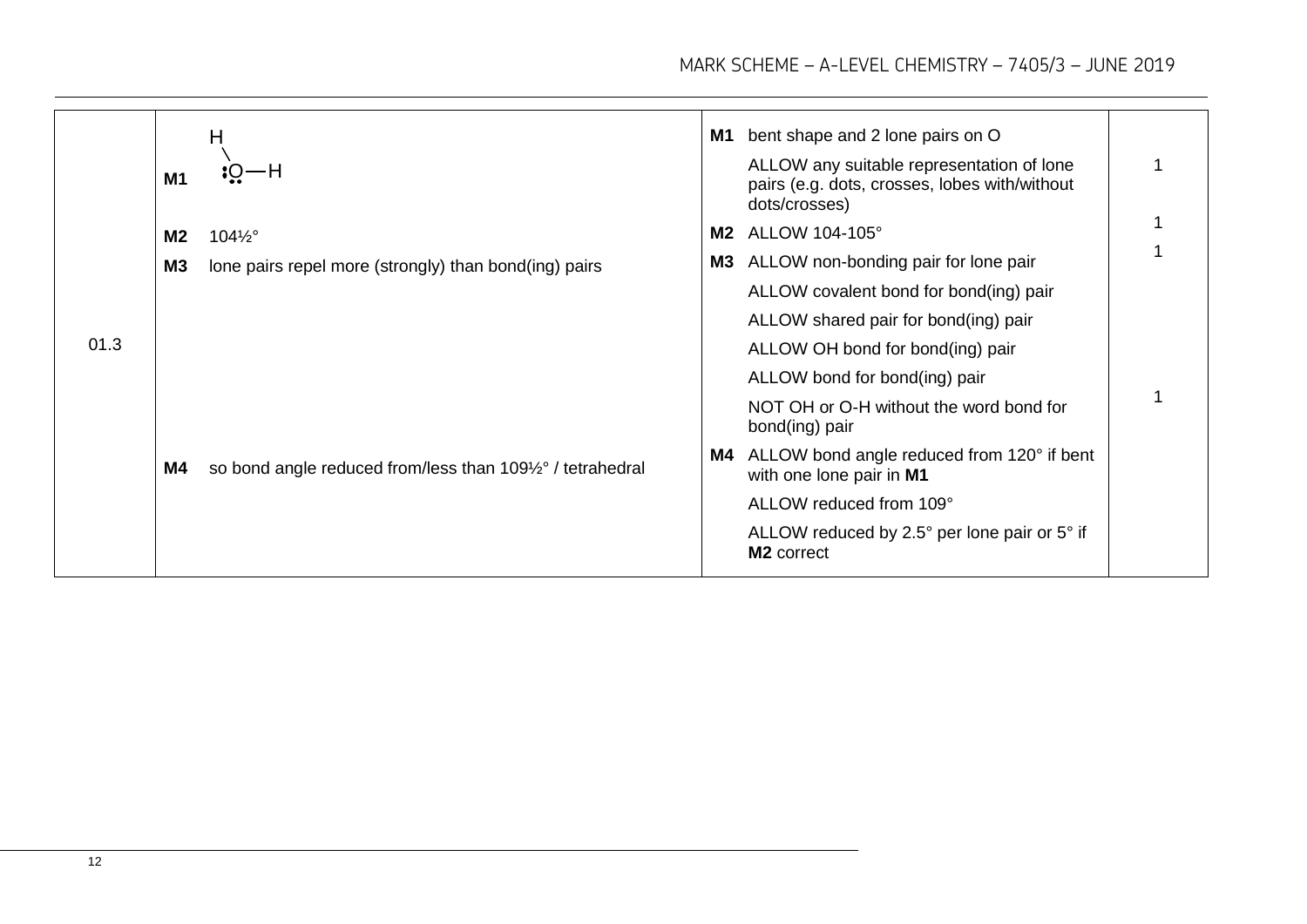| 01.4 | question                                   | This question is marked using levels of response. Refer to the Mark<br>Scheme Instructions for examiners for guidance on how to mark this                                                                                                                                                                                                                                                                  | <b>Indicative Chemistry content</b><br><b>Stage 1 Method</b><br>(1a) Idea of using disappearing cross or                                                                                                                                                                                                                               |   |
|------|--------------------------------------------|------------------------------------------------------------------------------------------------------------------------------------------------------------------------------------------------------------------------------------------------------------------------------------------------------------------------------------------------------------------------------------------------------------|----------------------------------------------------------------------------------------------------------------------------------------------------------------------------------------------------------------------------------------------------------------------------------------------------------------------------------------|---|
|      | Level 3                                    | All stages are covered and the explanation of each<br>stage is correct and virtually complete.                                                                                                                                                                                                                                                                                                             | colorimetry<br>(1b) Puts acid or thiosulfate into container on/with<br>cross or in colorimeter                                                                                                                                                                                                                                         |   |
|      | 5-6 marks                                  | (6 v 5) Answer is well structured, with no repetition or<br>irrelevant points. Accurate and clear expression of<br>ideas with no errors in use of technical terms.                                                                                                                                                                                                                                         | (1c) Add second reactant and start timing<br><b>Stage 2 Measurements</b>                                                                                                                                                                                                                                                               |   |
|      | Level 2<br>3-4 marks                       | All stages are covered but the explanation of each<br>stage may be incomplete or may contain inaccuracies<br>OR two stages covered and the explanations are<br>generally correct and virtually complete<br>(4 v 3) Answer has some structure. Ideas are<br>expressed with reasonable clarity with, perhaps,<br>some repetition or some irrelevant points. If any, only                                     | (2a) Repeat at different temperatures (if number of<br>temperatures stated, must be more than two)<br>(2b) Record time, t, for cross to disappear / defined<br>reading on colorimeter<br>(2c) Idea of ensuring other variables (cross,<br>volumes, concentrations) kept constant (apart<br>from $T$ )<br><b>Stage 3 Use of Results</b> | 6 |
|      | Level 1<br>1-2 marks<br>Level 0<br>0 marks | minor errors in use of technical terms.<br>Two stages are covered but the explanation of each<br>stage may be incomplete or may contain inaccuracies<br>OR only one stage is covered but the explanation is<br>generally correct and virtually complete<br>(2 v 1) Answer includes statements which are<br>presented in a logical order and/or linked.<br>Insufficient correct Chemistry to warrant a mark | (3a) 1/t (or 1000/time, etc) is a measure of rate<br>(3b) plot of rate (or 1/t etc) (y-axis) against T (x-<br>axis) (can come from labelled axes on sketch)<br>(IGNORE T against rate)<br>(3c) sketch of plot as shown (ALLOW 3c if axes<br>not labelled but NOT if incorrectly labelled)<br>rate (or 1/t etc)                         |   |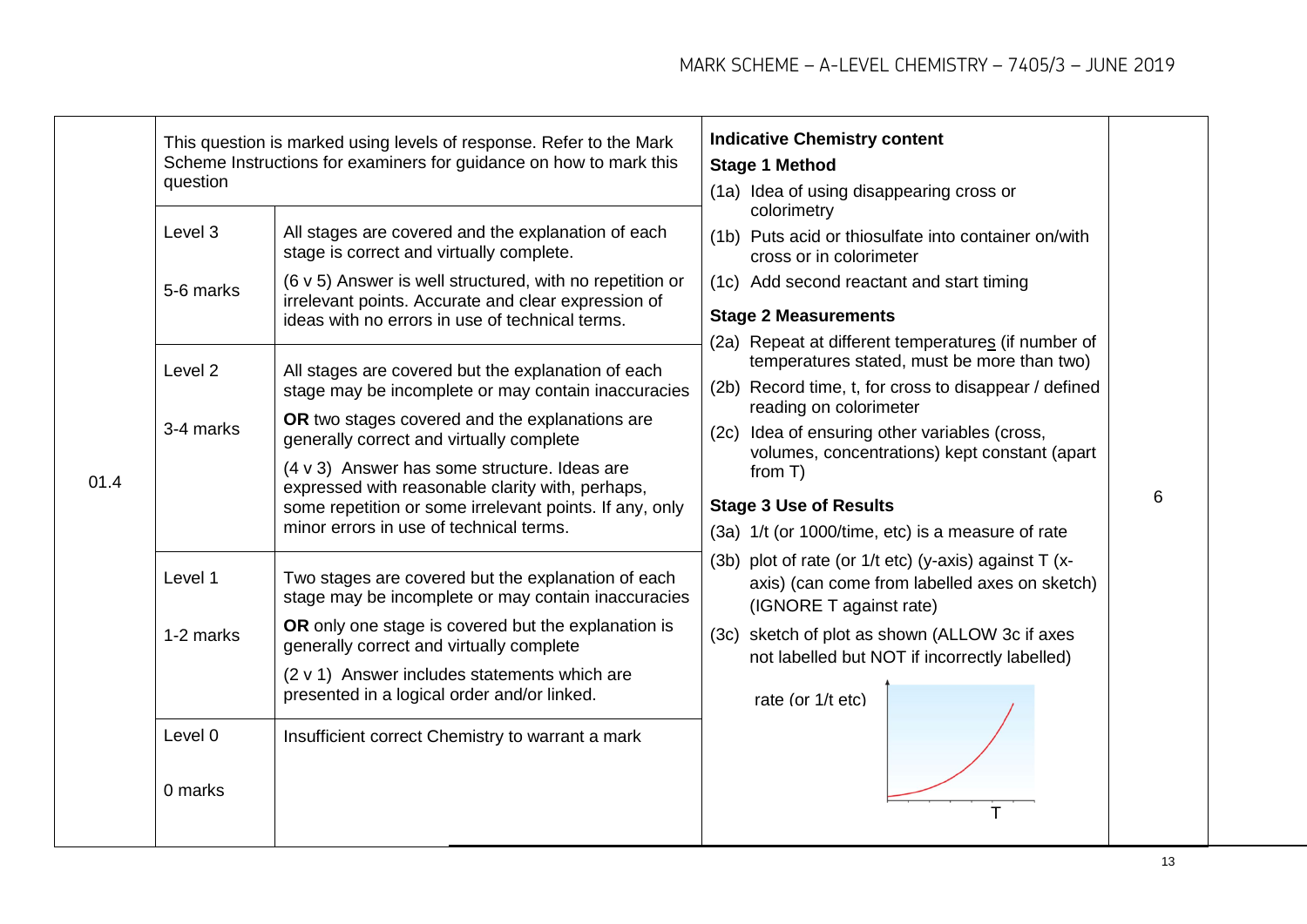| Question | <b>Answers</b>                                                                                                                                                                                     | <b>Additional Comments/Guidelines</b>                                                                                                                                                                         | <b>Mark</b> |
|----------|----------------------------------------------------------------------------------------------------------------------------------------------------------------------------------------------------|---------------------------------------------------------------------------------------------------------------------------------------------------------------------------------------------------------------|-------------|
| 02.1     | н                                                                                                                                                                                                  | IGNORE shape / bond angles<br>IGNORE lone pair(s) on O atoms<br>NOT lone pair(s) on S atom                                                                                                                    |             |
| 02.2     | Equation 1: $H_2SO_4 \to HSO_4^- + H^+ / H_2SO_4 + H_2O \to HSO_4^- + H_3O^+$<br>Equation 2: $HSO_4^- \rightleftharpoons SO_4^{2-} + H^+$ / $HSO_4^- + H_2O \rightleftharpoons SO_4^{2-} + H_3O^+$ | IGNORE state symbols in both equations<br>ALLOW multiples in both equations<br>Equation 1: NOT $\rightleftharpoons$<br>Equation 2: NOT $\rightarrow$ or $\leftrightarrow$<br>ALLOW $\leq$ or $\geq$ or $\leq$ |             |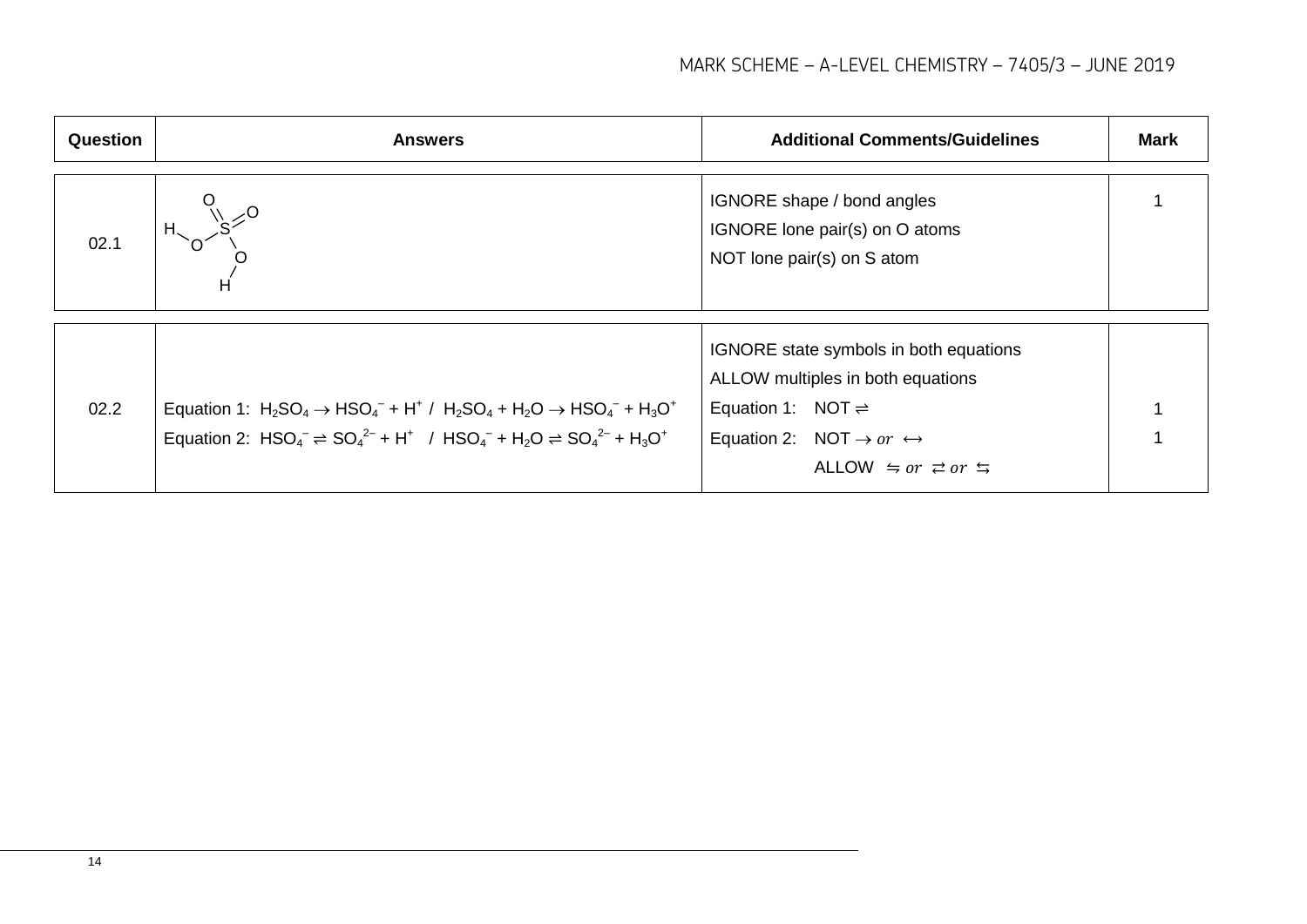|      | M1        | weigh solid and transfer using a method that allows exact mass<br>to be known (there should be two weighings, one of which could<br>be zeroing, and method could be by difference or with washings<br>or directly weighed into container) | M1<br>M2 | IGNORE any mass quoted<br>NOT if any other solid added<br>NOT if any other solution added |  |
|------|-----------|-------------------------------------------------------------------------------------------------------------------------------------------------------------------------------------------------------------------------------------------|----------|-------------------------------------------------------------------------------------------|--|
|      | M2        | dissolve in water in suitable container (NOT in 250 $\text{cm}^3$ of<br>water)                                                                                                                                                            |          | <b>M3</b> Reference to 250 $cm3$ can appear anywhere                                      |  |
|      |           |                                                                                                                                                                                                                                           |          | M4 ALLOW if conical flask used                                                            |  |
| 02.3 | <b>M3</b> | transfer with washings into 250 cm <sup>3</sup> volumetric/graduated flask                                                                                                                                                                |          | NOT if beaker used                                                                        |  |
|      | M4        | make up to mark / 250 $\text{cm}^3$ AND THEN shake / invert / mix                                                                                                                                                                         |          | Alternative method (M2-4)                                                                 |  |
|      |           |                                                                                                                                                                                                                                           |          | M2 in 250 cm <sup>3</sup> volumetric/graduated flask                                      |  |
|      |           |                                                                                                                                                                                                                                           | M3       | dissolve (NOT in 250 $\text{cm}^3$ of water)                                              |  |
|      |           |                                                                                                                                                                                                                                           | M4       | make up to mark / 250 cm <sup>3</sup> AND THEN<br>shake/invert/mix                        |  |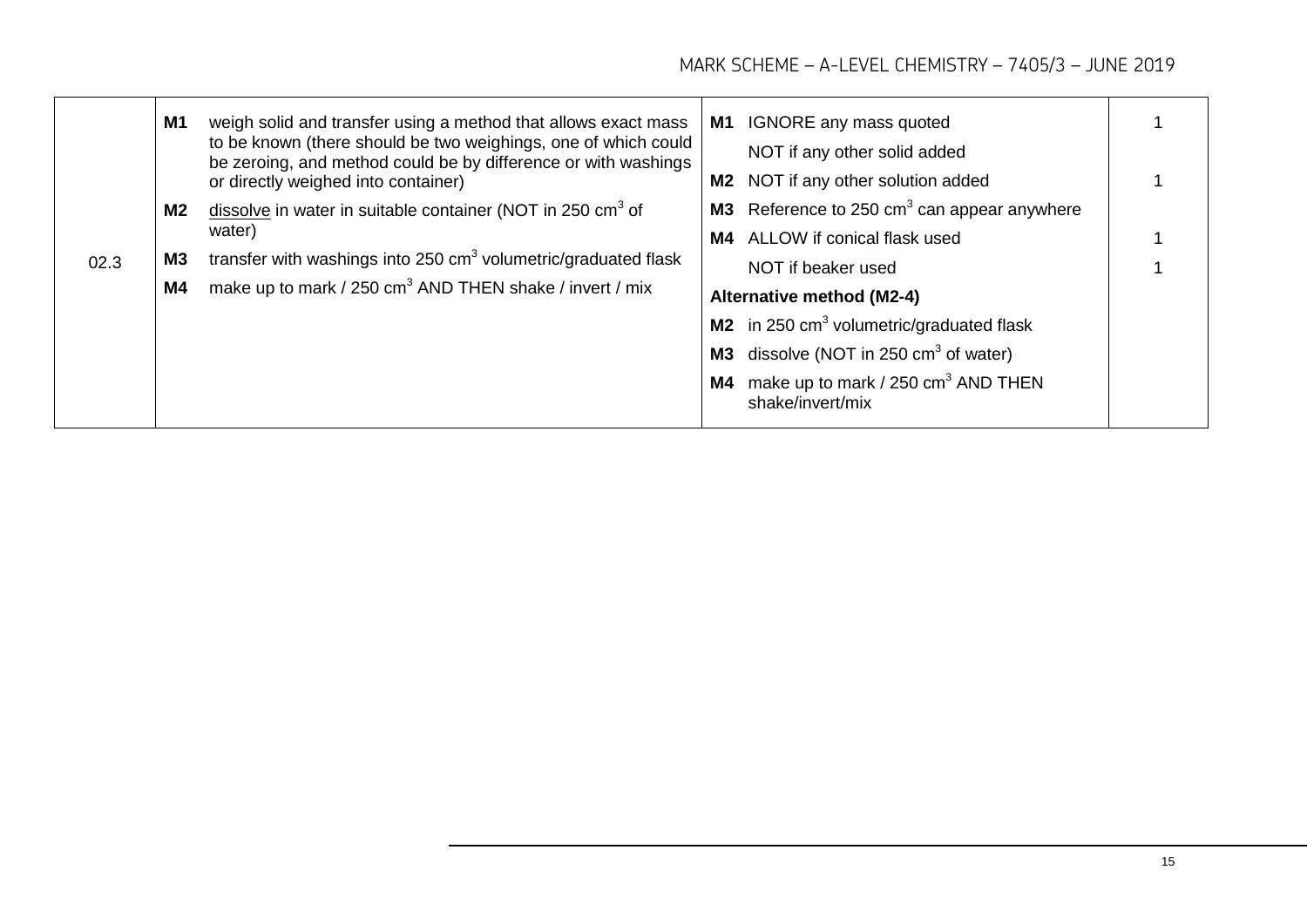| 02.4 | <b>M1</b> $[H^+] = 10^{-1.72}$ (= 0.0191 (mol dm <sup>-3</sup> ))<br><b>M2</b> amount NaHSO <sub>4</sub> = 0.605/120.1 (= 5.04 x 10 <sup>-3</sup> (mol))<br><b>M3</b> initial [NaHSO <sub>4</sub> ] = [HSO <sub>4</sub> <sup>-</sup> ] = <b>M2</b> x 10 (= 5.04 x 10 <sup>-2</sup> (mol dm <sup>-3</sup> ))<br><b>M4</b> $K_a = \frac{[H^+][SO_4^{2-}]}{[HSO_4^-]}$ or $K_a = \frac{[H^+]^2}{[HSO_4^-]}$<br>$K_a = \frac{0.0191^2}{0.0504 - 0.0191}$<br><b>M5</b> $K_a = 1.17 \times 10^{-2}$ (1.15 – 1.18 x 10 <sup>-2</sup> ) must be 3sf<br>$M6$ mol dm <sup>-3</sup> | Correct answer scores M1-5 (must be 3sf)<br>Alternative method that does not subtract 0.0191:<br>7.21 x $10^{-3}$ (7.15 – 7.26 x $10^{-3}$ ) scores M1-5<br>(where <b>M4</b> $K_a = \frac{0.0191^2}{0.0504}$ )<br>If not correct answer:<br>For M1-3, if answer is shown, it must be correct<br>(ignore sf)<br>ALLOW ECF from M1/2/3 to M4/5 (but not from M3<br>to M5 if omission of M3 gives negative M5)<br>NOT ECF from incorrect $K_a$ expression in M4 to M5<br>M6 If not mol dm <sup>-3</sup> , ALLOW ECF for units from<br>incorrect $K_a$ expression in M4<br>7.21 x $10^{-2}$ (7.15 – 7.26 x $10^{-2}$ ) gives <b>M1,2,4,5</b> (by<br>alternative method omitting M3) |  |
|------|--------------------------------------------------------------------------------------------------------------------------------------------------------------------------------------------------------------------------------------------------------------------------------------------------------------------------------------------------------------------------------------------------------------------------------------------------------------------------------------------------------------------------------------------------------------------------|---------------------------------------------------------------------------------------------------------------------------------------------------------------------------------------------------------------------------------------------------------------------------------------------------------------------------------------------------------------------------------------------------------------------------------------------------------------------------------------------------------------------------------------------------------------------------------------------------------------------------------------------------------------------------------|--|
| 02.5 | $(HSO_4^- \rightleftharpoons SO_4^{2-} + H^+)$ equilibrium moves/shifts left (to<br><b>M1</b><br>counteract / remove increased $[SO_4^2]$<br>so [H <sup>+</sup> ] decreases<br>M2                                                                                                                                                                                                                                                                                                                                                                                        | <b>M1</b> ALLOW H <sup>+</sup> reacts with $SO_4^2$ -/sulfate<br>IGNORE favours the reverse / left / backwards<br>reaction<br>NOT base / A <sup>-</sup> / sodium sulfate in place of<br>$SO_4^2$ /sulfate<br>M2 ALLOW fewer H <sup>+</sup> (ions) or amount of H <sup>+</sup> lower<br>or removes H <sup>+</sup><br>M2 independent of M1                                                                                                                                                                                                                                                                                                                                        |  |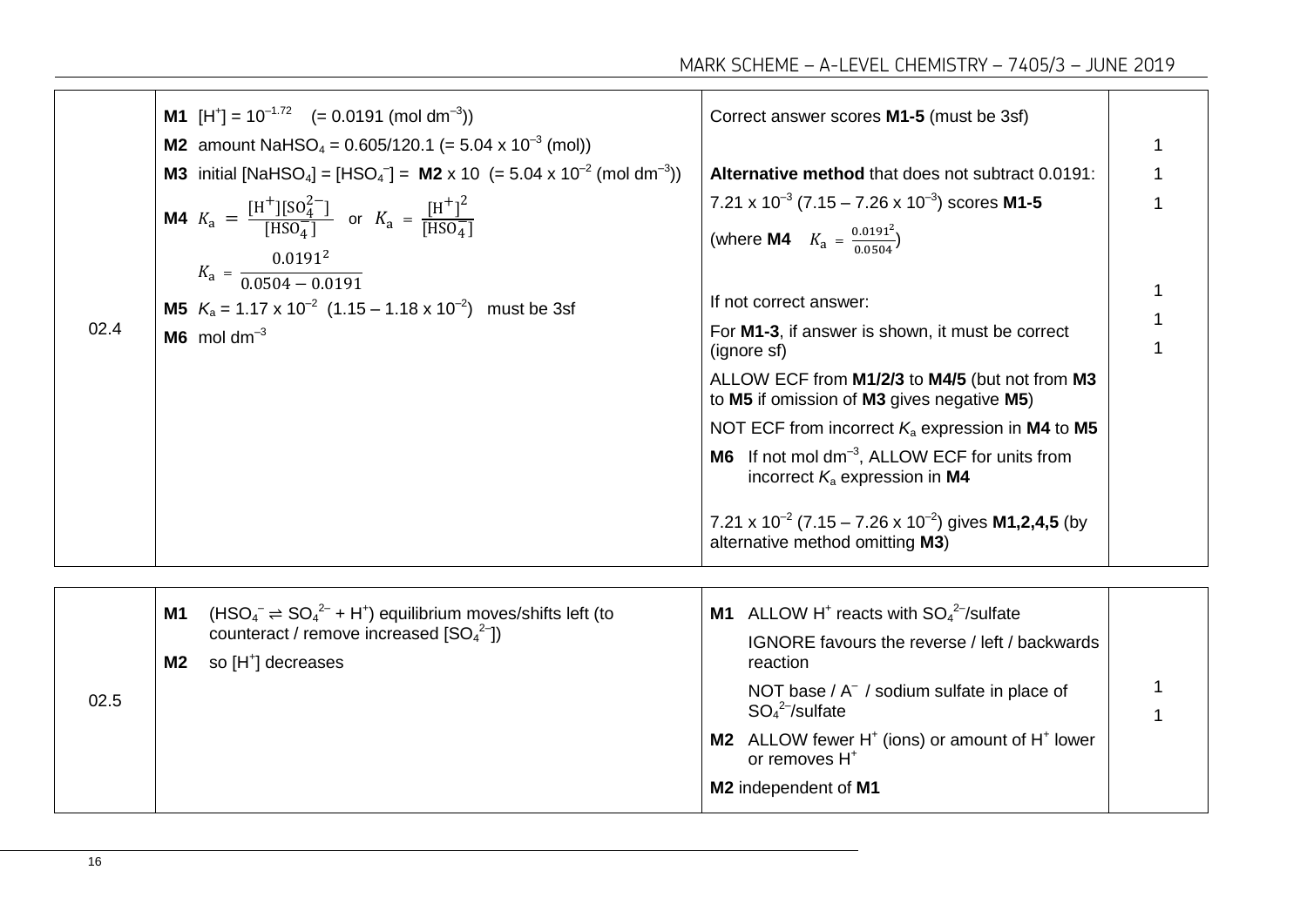| <b>Question</b> | <b>Answers</b>       | <b>Additional Comments/Guidelines</b>                                                                                                                                                    | <b>Mark</b> |
|-----------------|----------------------|------------------------------------------------------------------------------------------------------------------------------------------------------------------------------------------|-------------|
| 03.1            | salt bridge          | ALLOW description of salt bridge, e.g.<br>filter paper / string / wick soaked in suitable<br>solution<br>U tube (NOT YouTube) filled with suitable<br>solution / gel<br>NOT U tube alone |             |
| 03.2            | complete the circuit | ALLOW ions to flow / move / transfer<br>ALLOW to balance charge / to maintain electrical<br>neutrality<br>IGNORE current / charge to flow<br>NOT electrons to flow                       |             |
|                 |                      |                                                                                                                                                                                          |             |
| 03.3            | $B =$ platinum       | ALLOW Pt / platinum black                                                                                                                                                                |             |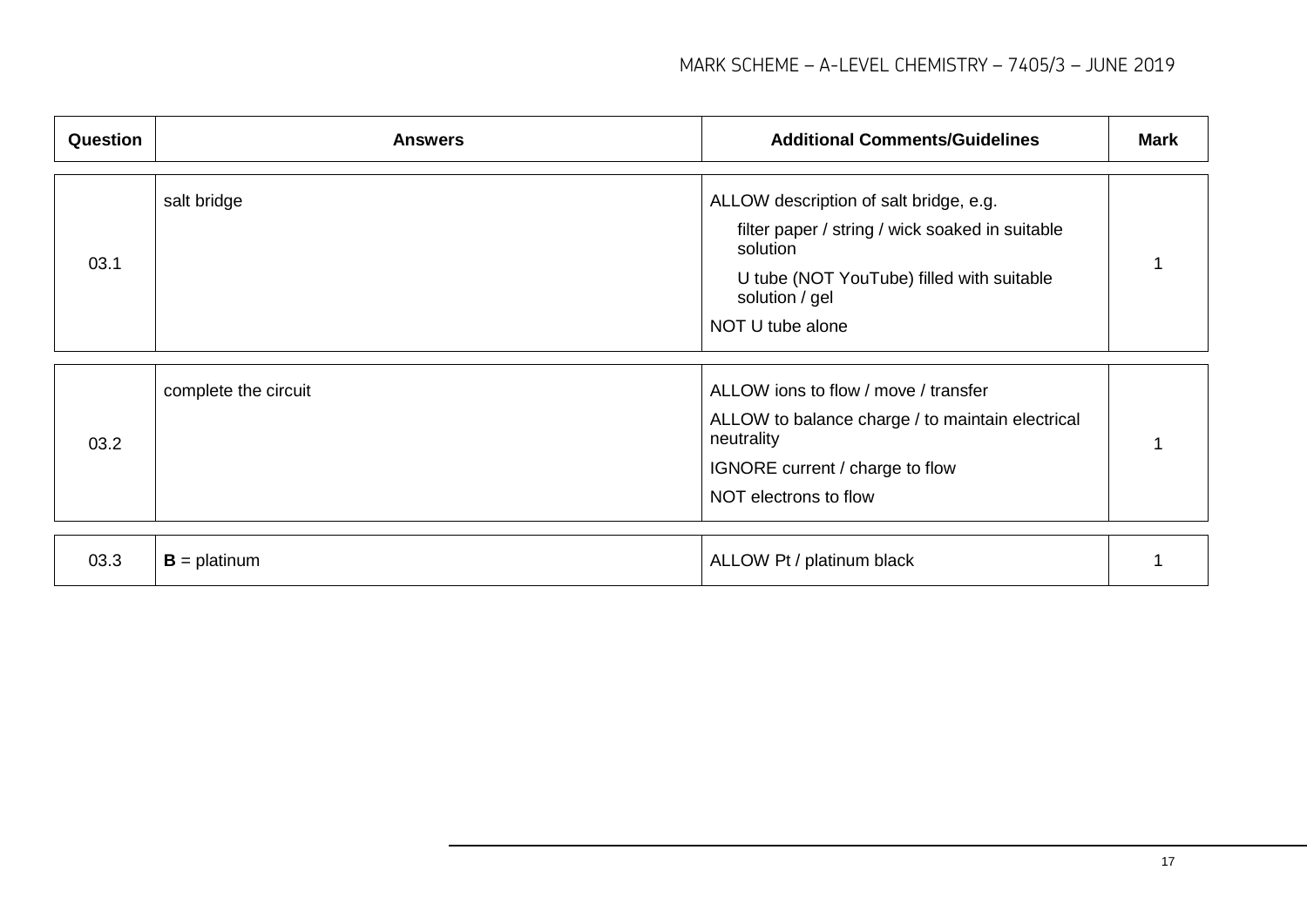| 03.4 | M1<br>M <sub>2</sub><br>M3<br>M4 | $\mathbf C$<br>D<br>E | <b>Identity</b><br><b>HCl</b><br>$H2$ / hydrogen<br>$FeCl2$ and $FeCl3$<br>298 K (any mention)                                               | <b>Conditions</b><br>1 mol dm <sup>-3</sup><br>100 kPa<br>1 mol $dm^{-3}$ | M2<br>M3 | NOT incorrect state symbols<br>ALLOW M or molar or mol/dm <sup>3</sup> for mol dm <sup>-3</sup><br>M1 ALLOW 1 mol dm <sup>-3</sup> $H^*$<br>ALLOW 0.5 mol dm <sup>-3</sup> $H2SO4$<br>ALLOW 1 mol dm <sup>-3</sup> HNO <sub>3</sub><br>IGNORE 100 kPa<br>ALLOW 1 bar<br>NOT 1 atm / 101 kPa<br>NOT H for hydrogen<br>NOT 1 mol $dm^{-3}$<br>ALLOW 1 mol dm <sup>-3</sup> Fe <sup>2+</sup> and Fe <sup>3+</sup><br>ALLOW other identified Fe(II) and Fe(III)<br>compounds with appropriate concentrations,<br>e.g. 1 mol dm <sup>-3</sup> FeSO <sub>4</sub> and 0.5 mol dm <sup>-3</sup><br>$Fe2(SO4)3$<br>IGNORE 100 kPa |   |
|------|----------------------------------|-----------------------|----------------------------------------------------------------------------------------------------------------------------------------------|---------------------------------------------------------------------------|----------|--------------------------------------------------------------------------------------------------------------------------------------------------------------------------------------------------------------------------------------------------------------------------------------------------------------------------------------------------------------------------------------------------------------------------------------------------------------------------------------------------------------------------------------------------------------------------------------------------------------------------|---|
| 03.5 |                                  |                       | M1 H <sub>2</sub> + 2Fe <sup>3+</sup> $\rightarrow$ 2H <sup>+</sup> + 2Fe <sup>2+</sup><br>M2 replace voltmeter with lamp/wire/ammeter owtte |                                                                           | M1<br>M2 | <b>IGNORE</b> state symbols<br>ALLOW multiples / fractions<br>ALLOW equation with equilibrium sign if<br>forward reaction shown is in this direction<br>ALLOW remove voltmeter                                                                                                                                                                                                                                                                                                                                                                                                                                           | 1 |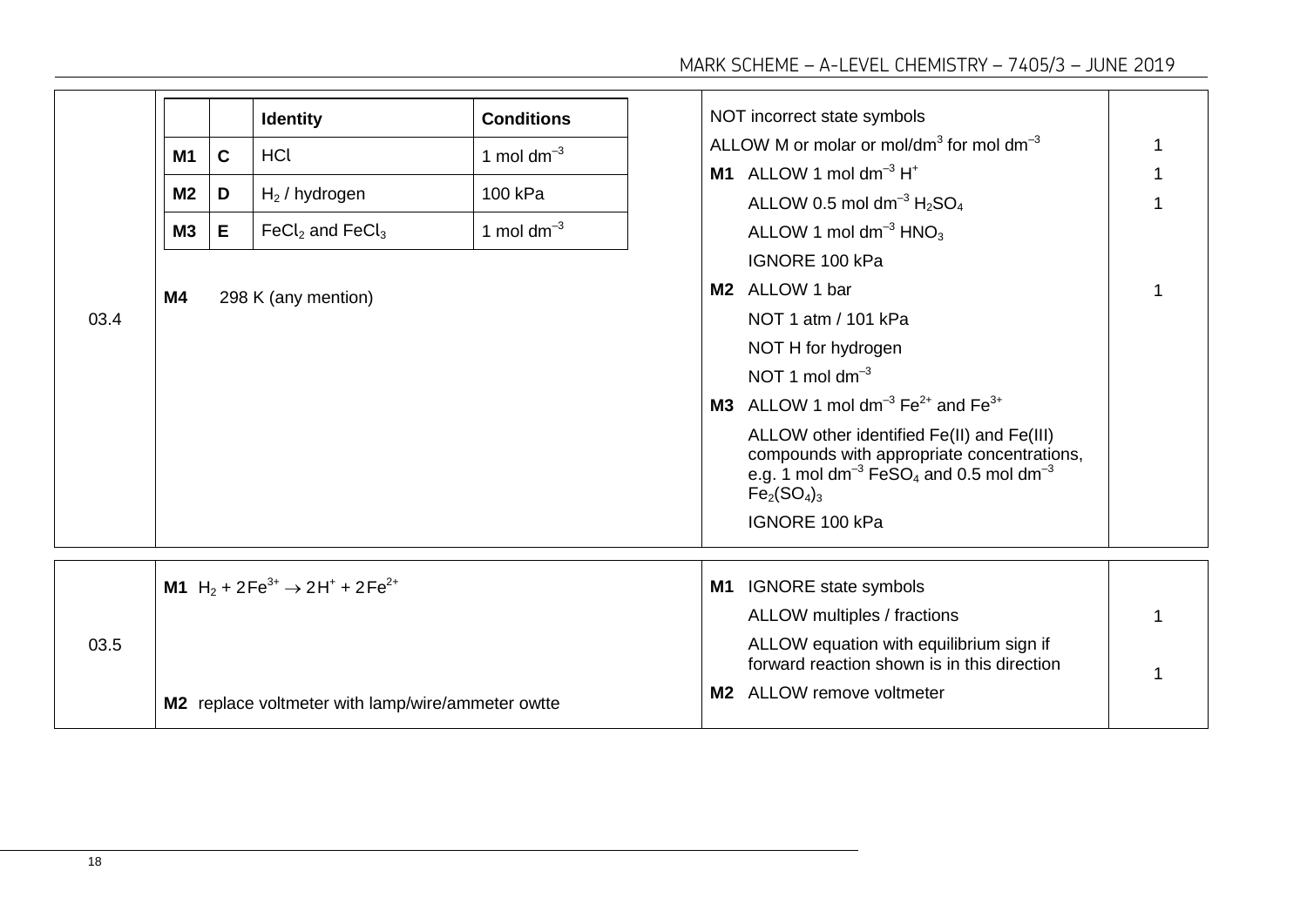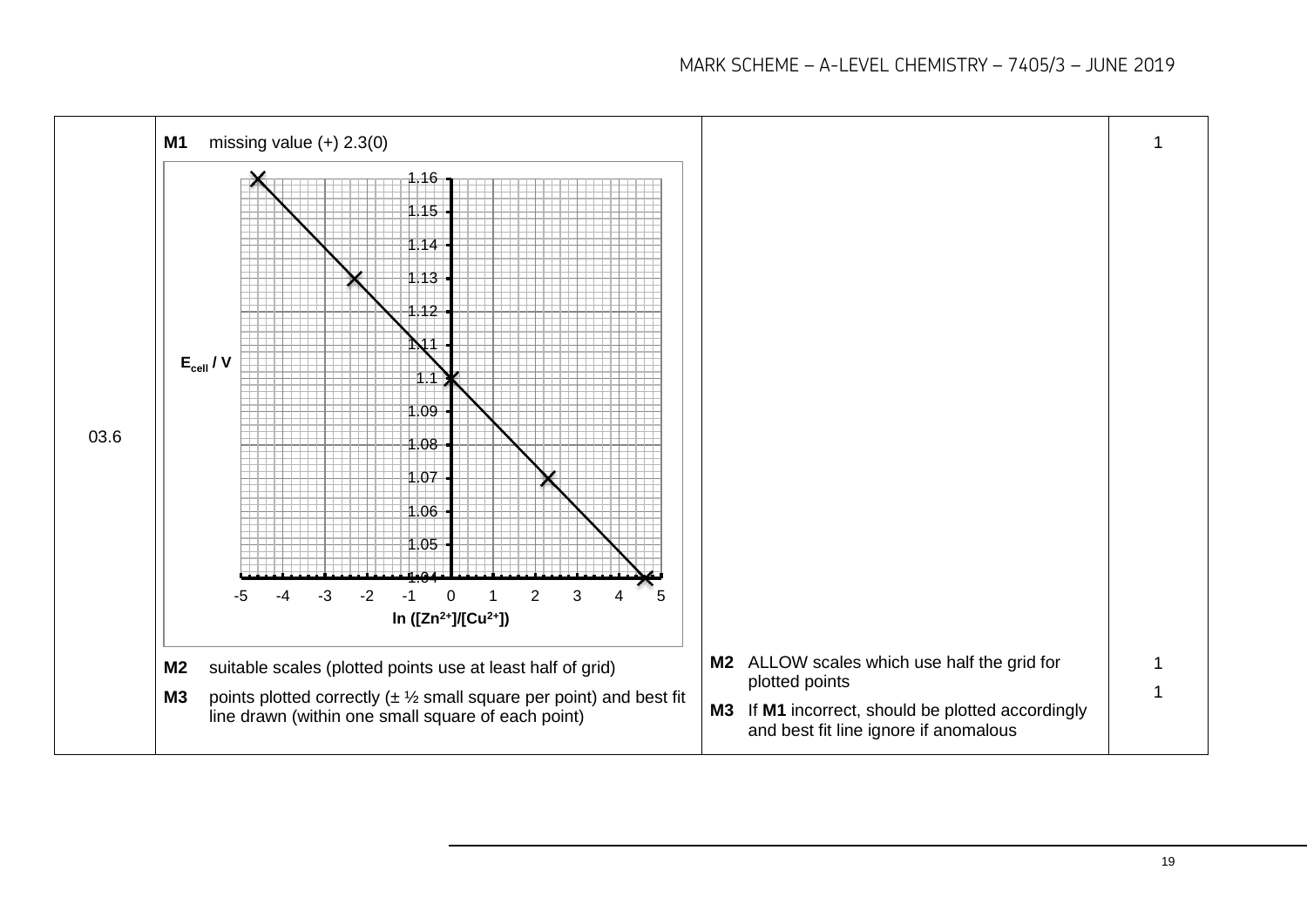|      | M1                          | gradient = $-0.013$ (must be negative)                                                                                              | M1 | ALLOW -0.0125 to -0.0136<br>ALLOW ECF from graph if outside this range                                          |  |
|------|-----------------------------|-------------------------------------------------------------------------------------------------------------------------------------|----|-----------------------------------------------------------------------------------------------------------------|--|
| 03.7 | M <sub>2</sub><br><b>M3</b> | <b>M1</b> = (-) 4.3 x 10 <sup>-5</sup> T or T = $\frac{M1}{(-)4.3 \times 10^{-5}}$<br>$T = 302$ or 303 (K)                          | M3 | temperature must match gradient unless<br>-0.016 used (ALLOW positive temperature if<br>positive gradient used) |  |
|      |                             |                                                                                                                                     |    | at least 2sf                                                                                                    |  |
|      |                             |                                                                                                                                     |    | Correct M3 also scores M2                                                                                       |  |
|      |                             |                                                                                                                                     |    | NOT negative temperature                                                                                        |  |
|      |                             |                                                                                                                                     | M3 | (Alternate gradient = $-0.016$ gives) T = 372 (K)                                                               |  |
|      |                             |                                                                                                                                     |    |                                                                                                                 |  |
| 03.8 | <b>M1</b>                   | $E = -0.8(0)$ V                                                                                                                     |    |                                                                                                                 |  |
|      | M <sub>2</sub>              | non standard conditions or                                                                                                          | M2 | ALLOW temperature is not 298K                                                                                   |  |
|      |                             | concentration (of $Zn^{2+}$ ) not 1 (mol dm <sup>-3</sup> ) or<br>concentration (of $Zn^{2+}$ ) less than 1 (mol dm <sup>-3</sup> ) |    | NOT concentration (of $Zn^{2+}$ ) greater than<br>1 (mol $dm^{-3}$ )                                            |  |
|      |                             |                                                                                                                                     |    | NOT concentration (of $Zn^{2+}$ ) is different                                                                  |  |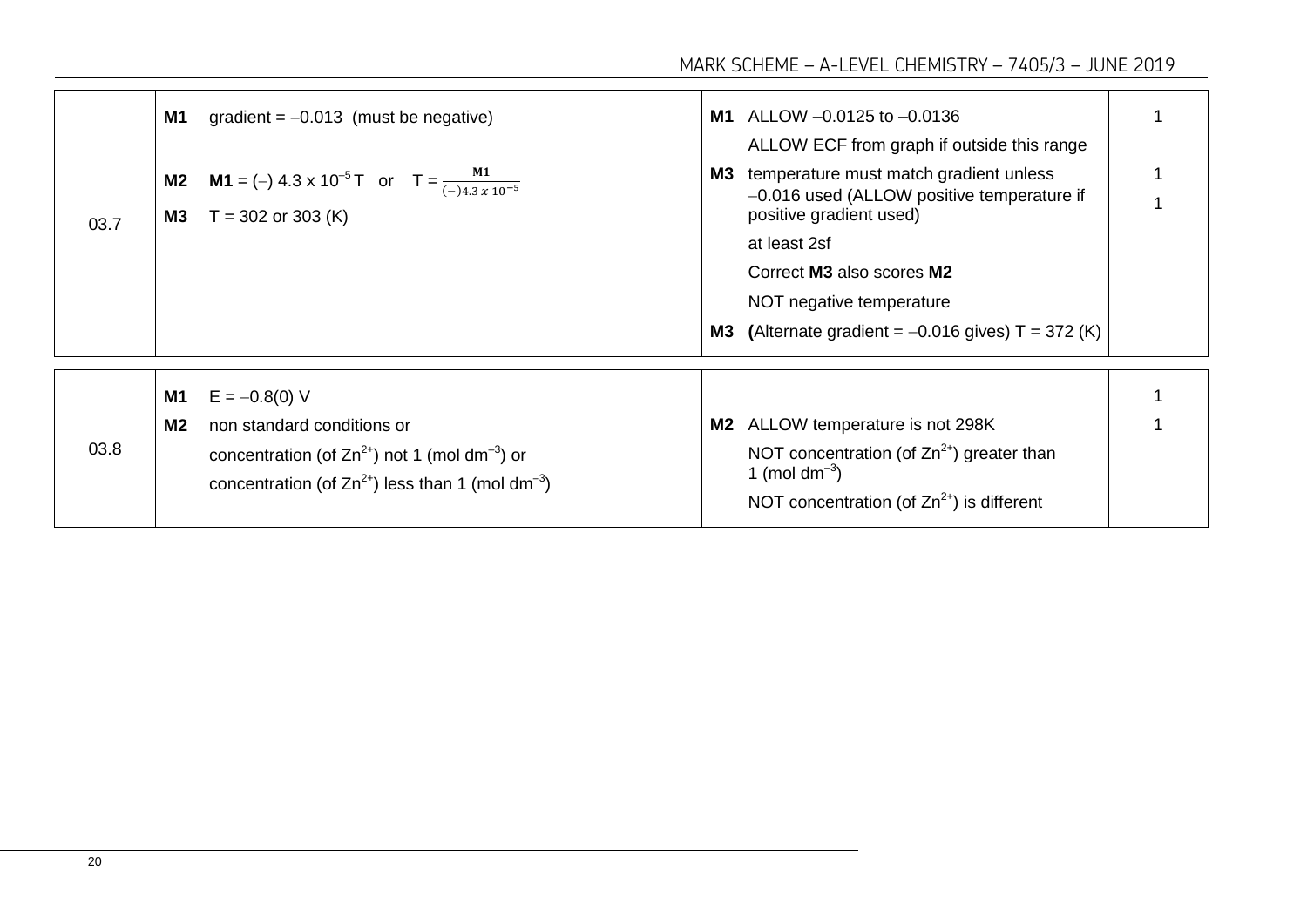| <b>Question</b> | <b>Answers</b>                                                                                                                                                                                                                                                                                                                                              | <b>Additional Comments/Guidelines</b>                                                                                                                                                                                                                                                                                                                                                                                                                                                                                            | <b>Mark</b> |
|-----------------|-------------------------------------------------------------------------------------------------------------------------------------------------------------------------------------------------------------------------------------------------------------------------------------------------------------------------------------------------------------|----------------------------------------------------------------------------------------------------------------------------------------------------------------------------------------------------------------------------------------------------------------------------------------------------------------------------------------------------------------------------------------------------------------------------------------------------------------------------------------------------------------------------------|-------------|
| 04.1            | nucleophilic addition                                                                                                                                                                                                                                                                                                                                       | both words needed<br>NOT any additional names                                                                                                                                                                                                                                                                                                                                                                                                                                                                                    |             |
| 04.2            | racemic (mixture) / racemate<br>M <sub>1</sub><br>planar (around) carbonyl / C=O<br>M <sub>2</sub><br><b>M3</b><br>(equal chance of) attack from each side (by CN <sup>-</sup> )<br><b>M4</b><br>a correct structure of 2-hydroxypropanenitrile<br>M <sub>5</sub><br>correct 3D representations of both isomers, e.g.<br>OH<br>OH<br>NC <sup>.</sup><br>CH3 | NOT molecule is planar<br>M2<br>ALLOW flat for planar<br>any correct 2D or 3D structure<br>M4<br>M5 must show at least one wedge bond and one<br>dash bond in each structure and any bonds in<br>the plane cannot be at 180° to each other<br>second structure could be drawn as mirror<br>image of first or with same orientation with<br>two groups swapped round, e.g.<br>OН<br>OН<br>CH <sub>2</sub><br>CH <sub>3</sub><br>ALLOW ECF for second structure from<br>incorrect first structure, providing molecule is<br>chiral |             |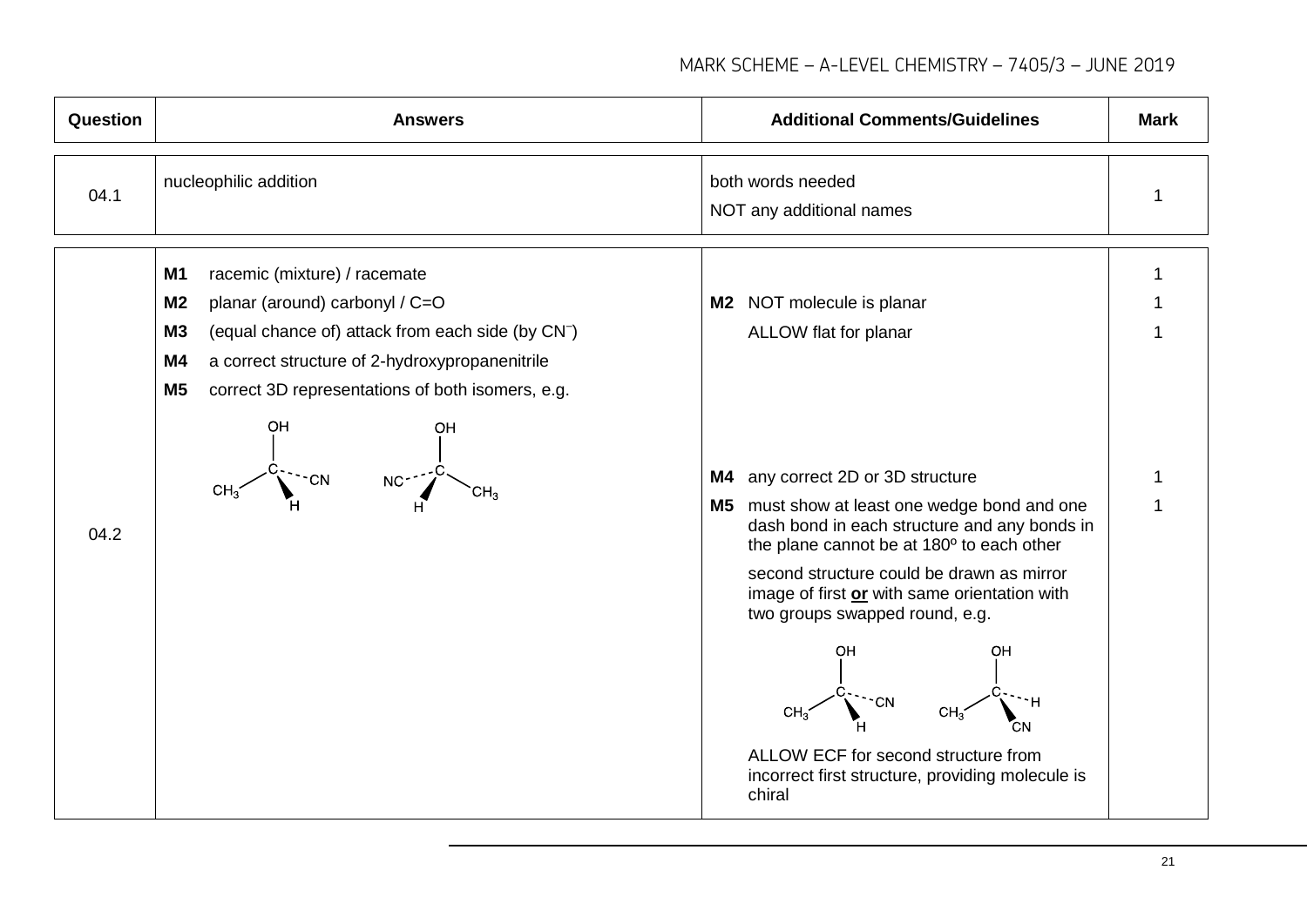| 04.3 | <b>M1</b><br>conc $H_2SO_4$ or conc $H_3PO_4$<br>heat / $170^{\circ}$ C<br>M <sub>2</sub> | ALLOW conc to come from conditions line<br>M1<br>M2 depends on attempt at correct reagent in M1<br>ALLOW high temperature / hot / 100-300°C /<br>373 - 573 K / reflux<br>IGNORE references to pressure<br><b>IGNORE</b> warm<br>NOT ethanolic / alcoholic<br><b>Alternative answer</b><br><b>M1</b> $\text{Al}_2\text{O}_3$<br><b>M2</b> pass vapour over hot $Al_2O_3$ |  |
|------|-------------------------------------------------------------------------------------------|-------------------------------------------------------------------------------------------------------------------------------------------------------------------------------------------------------------------------------------------------------------------------------------------------------------------------------------------------------------------------|--|
| 04.4 | H<br>H<br>н<br>н<br>н<br>H<br>CN<br>H<br>CN<br>н<br>CN<br>Н                               | MUST show trailing bonds<br>IGNORE any brackets or n<br>NOT C-N or C=N if CN group displayed<br>ALLOW structures with CN on either C in each of<br>the three units<br>$ALLOW -CH_2-CH(CN)-CH_2-CH(CN)-CH_2-CH(CN)-$                                                                                                                                                     |  |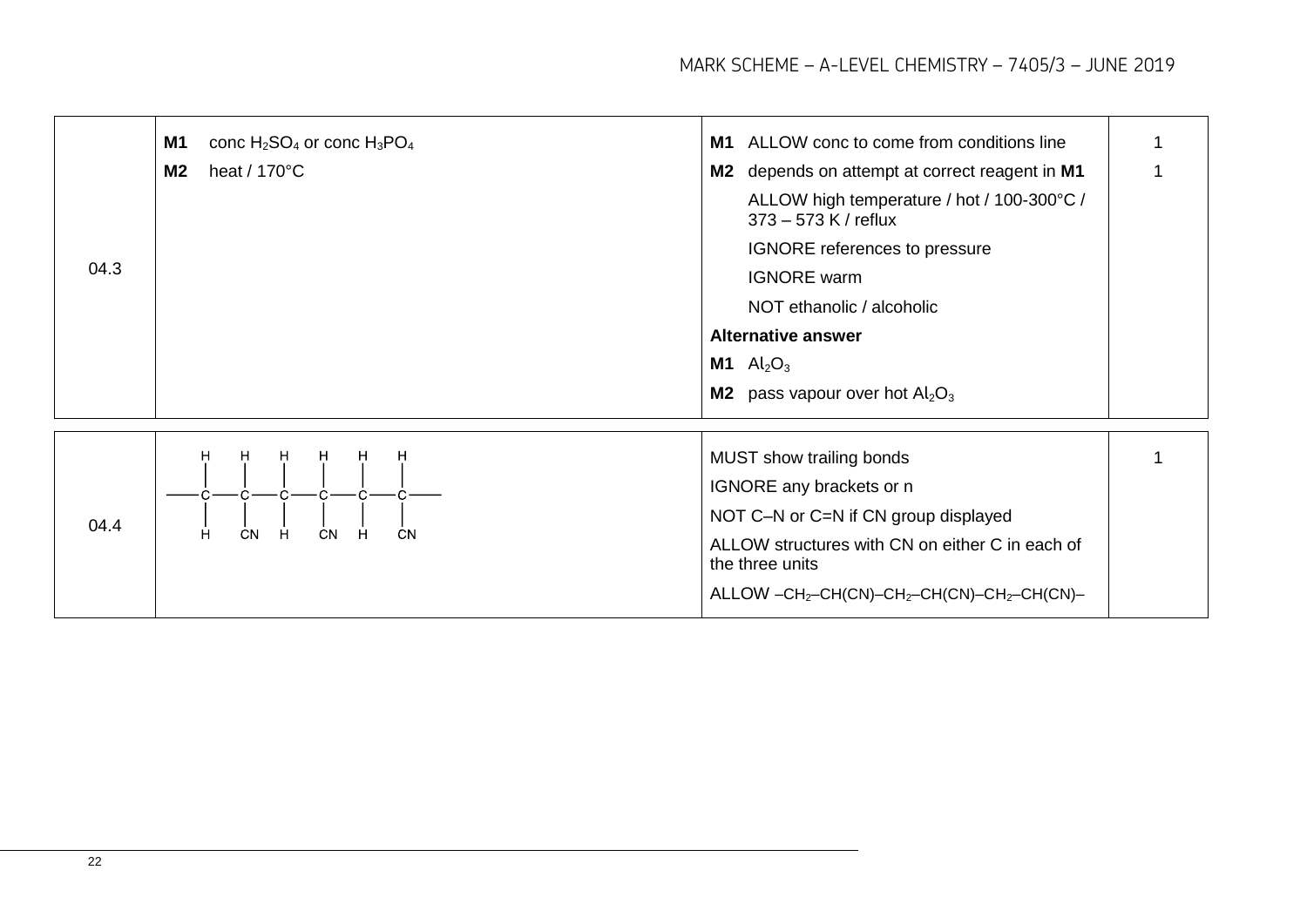| <b>Question</b> | <b>Answers</b>                                                                                                                      | <b>Additional Comments/Guidelines</b>                                                                                                                                                                                                                                                                                                                                                                                                  | <b>Mark</b> |
|-----------------|-------------------------------------------------------------------------------------------------------------------------------------|----------------------------------------------------------------------------------------------------------------------------------------------------------------------------------------------------------------------------------------------------------------------------------------------------------------------------------------------------------------------------------------------------------------------------------------|-------------|
| 05.1            | $Fe + H_2SO_4 \rightarrow FeSO_4 + H_2$                                                                                             | ALLOW Fe + $2H^+$ $\rightarrow$ Fe <sup>2+</sup> + H <sub>2</sub><br>ALLOW Fe + 2H <sup>+</sup> + SO <sub>4</sub> <sup>2-</sup> $\rightarrow$ Fe <sup>2+</sup> + SO <sub>4</sub> <sup>2-</sup> + H <sub>2</sub><br>ALLOW Fe + $H_2SO_4 \to Fe^{2+} + SO_4^{2-} + H_2$<br>ALLOW Fe + 2H <sup>+</sup> + $SO_4^2$ <sup>2-</sup> $\rightarrow$ FeSO <sub>4</sub> + H <sub>2</sub><br><b>ALLOW</b> multiples<br><b>IGNORE</b> state symbols |             |
| 05.2            | 22.65 (cm <sup>3</sup> )                                                                                                            |                                                                                                                                                                                                                                                                                                                                                                                                                                        | 1           |
| 05.3            | $5Fe^{2+}$ + MnO <sub>4</sub> <sup>-</sup> + 8H <sup>+</sup> $\rightarrow$ 5Fe <sup>3+</sup> + Mn <sup>2+</sup> + 4H <sub>2</sub> O | <b>ALLOW</b> multiples<br><b>IGNORE</b> state symbols<br>NOT if electrons shown                                                                                                                                                                                                                                                                                                                                                        |             |
| 05.4            | colourless / (pale) green to (hint of) pink                                                                                         | NOT  to purple<br>ALLOW  to pale / hint of purple                                                                                                                                                                                                                                                                                                                                                                                      | 1           |
| 05.5            | pipette<br>burette                                                                                                                  | both needed<br>ALLOW (graduated/volumetric) pipette<br>ALLOW (graduated/volumetric) burette<br>NOT dropping pipette                                                                                                                                                                                                                                                                                                                    |             |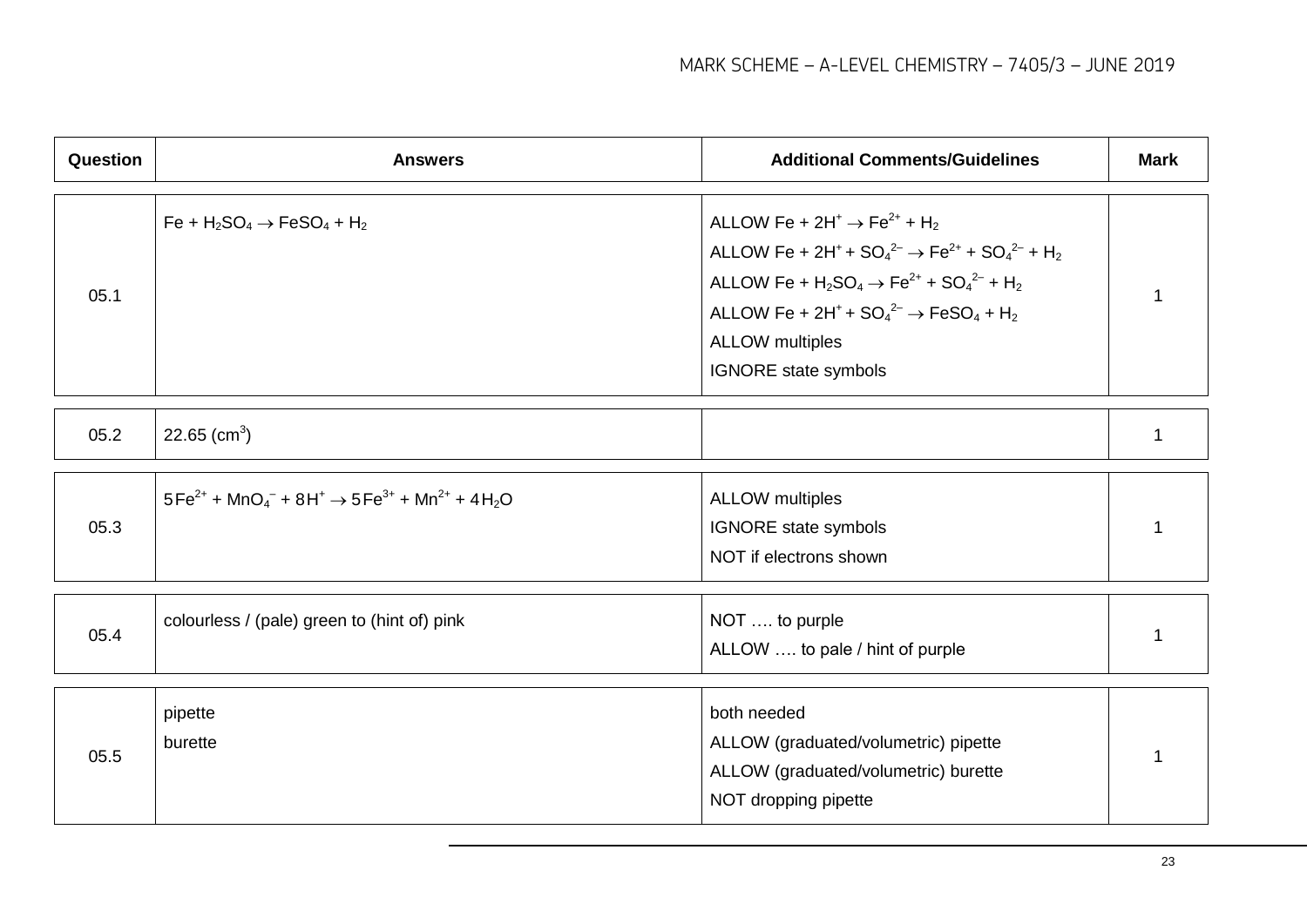| 05.6 | ، 47(%) | ALLOW 1.5(%) |  |
|------|---------|--------------|--|
|------|---------|--------------|--|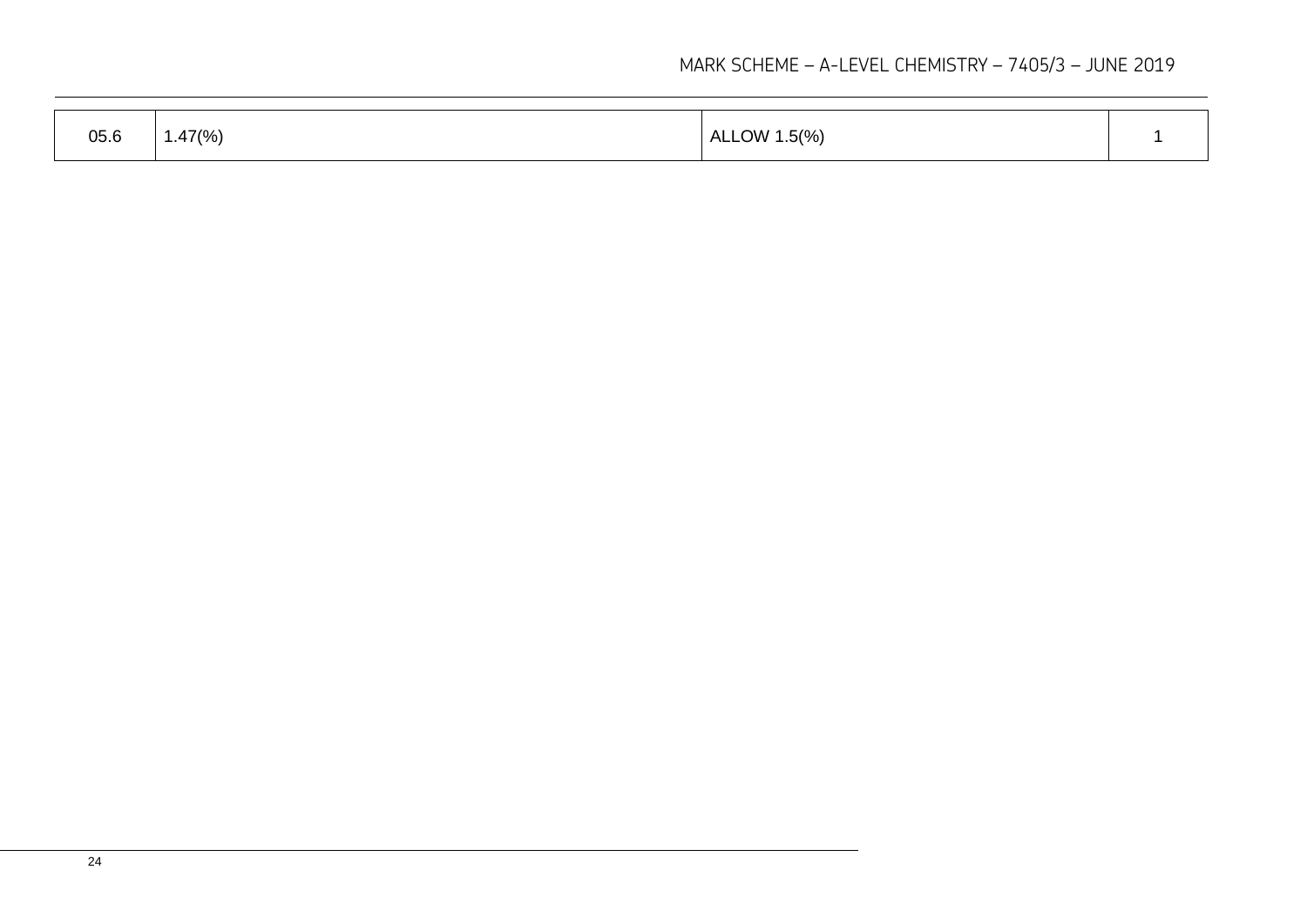| Question       | <b>Marking Guidance</b>   | <b>Mark</b>  | <b>Comments</b> |
|----------------|---------------------------|--------------|-----------------|
| $\,6\,$        | $\mathbf C$               | $\mathbf 1$  |                 |
| $\overline{7}$ | $\mathsf{A}$              | $\mathbf 1$  |                 |
| $\bf{8}$       | $\mathbf D$               | $\mathbf 1$  |                 |
| $9\,$          | $\mathsf{A}$              | $\mathbf 1$  |                 |
| 10             | $\mathbf c$               | $\mathbf{1}$ |                 |
| 11             | $\, {\bf B} \,$           | $\mathbf{1}$ |                 |
| 12             | $\, {\bf B} \,$           | $\mathbf{1}$ |                 |
| 13             | $\mathbf{A}$              | $\mathbf{1}$ |                 |
| 14             | $\, {\bf B} \,$           | $\mathbf 1$  |                 |
| 15             | $\, {\bf B} \,$           | $\mathbf{1}$ |                 |
| 16             | $\boldsymbol{\mathsf{A}}$ | $\mathbf{1}$ |                 |
| 17             | $\mathbf{A}$              | $\mathbf{1}$ |                 |
| 18             | $\mathbf D$               | $\mathbf{1}$ |                 |
| 19             | $\, {\bf B} \,$           | $\mathbf 1$  |                 |
| 20             | $\, {\bf B} \,$           | $\mathbf 1$  |                 |